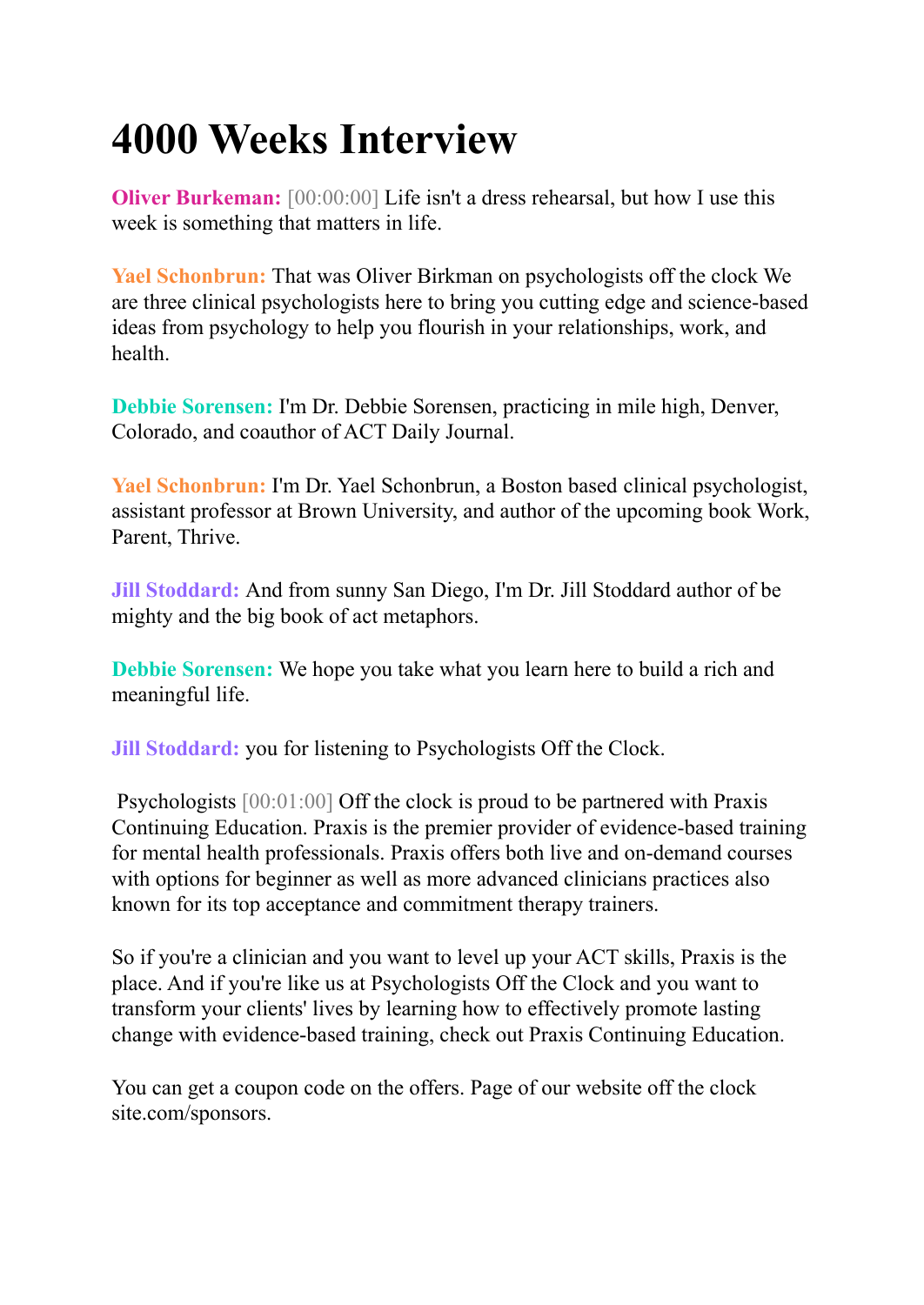**Debbie Sorensen:** Hi, this is Debbie and Yael and I are here today. We, we co interviewed Oliver Berkman. He's the author of a few books, and we, interviewed him about his book [00:02:00] 4,000 weeks time management for mortals because. We both loved this book so much, we just kind of had to do it together. And one of the things that happened with this interview, you know, I grappled with time management.

I have the podcast on top of my, you know, my day job as a therapist and other things that I do. And I'm a parent. So this morning the interview happened pretty early for me here in Denver. because of time zone differences. And I couldn't find my headphones, which were missing from where they normally are.

And I was in this big tizzy trying to get myself going without headphones. Scrambling around trying to figure out something, which by the way, if my audio, I don't know if my audience, if you can tell or not, but it might not be quite as good because I had to improvise. Um, but one of the reasons that happened is because yesterday I took my daughter skiing.

I had actually a pretty light day, but I was going to catch up on everything and get ready for [00:03:00] this interview. And I had a bunch of other things I was planning to work on and I just really needed that time to. Because I had a light clinical load to, to get some things done. And it was really important to me have this time with my daughter, we played hooky and we went up together and we, you know, just spend a few hours skiing and we had fun together and it felt important to me for a number of reasons to do that right now.

And it was just an interesting timing to be talking with Oliver about his work on. Into being intentional with time and how we only have so much of it. And often the important things get lost in the shuffle.

**Yael Schonbrun:** Yes. And that was such a great example, Debbie, of making a choice about using your time with eyes open, but also not getting to avoid the cost of that. There's always opportunity costs when we choose to use our time in one way and not another.

The heart of the book is that we [00:04:00] can't do it all. We don't have all the time in the world. And so yesterday, when you made a choice to play hooky and go skiing, I gave you a lot and it was values consistent, but it also meant that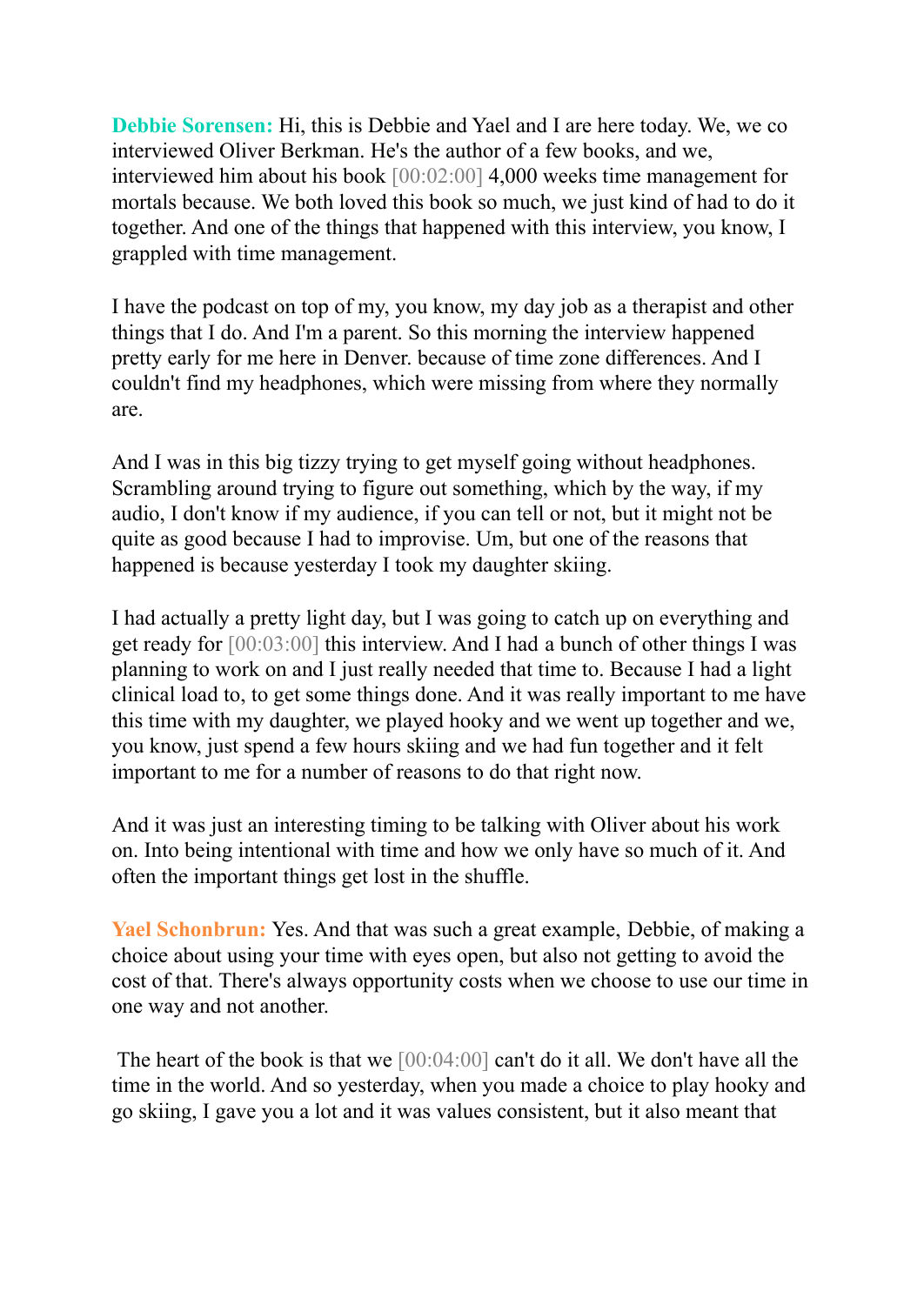you weren't clearing the deck on other things that felt important or that were gonna kind of come back and haunt you the next day.

That doesn't mean it was the wrong choice. It was just a choice, like any other, which has benefits and has costs. And I think that is where values really fit in that you were clear on your values and that you can accept that, that also might have other, things to deal with in, in the long run.

**Debbie Sorensen:** And one of the things I think that any listeners will get out of. Interview. It's just that very high level perspective, right? Like really zooming out and thinking big picture, this isn't going to be like, oh, here's five steps for how to be really efficient or give you a very concrete time management system that you can use.

But rather it's going to help you look at the big picture of your life and how you're losing your time. [00:05:00] But there are a few concrete strategies in there as well. I think from what Oliver does in his own life. And. That kind of thing, but I also think it's, it's really more of a perspective shift.

**Yael Schonbrun:** Yeah. And some of the, some of the concrete things are really attached to the perspective shift. So for example, he talks about the amount of time that he spends on work, which is actually less than you might expect, but he does it very deliberately and focused kind of a deep work kind of approach, and then really takes a very flexible approach to the rest of his day.

And he thinks some of those tips, as well as the tips around building patience and the value of building patience in a world that is so impatient, , are just really helpful. So the. High-level ideas of accepting our finitude of realizing that we're always making choices and that we can't do it all help lead to some of these concrete choices that we each can make day to day and hopefully in a value aligned way.

And that when we do that, [00:06:00] we feel less encumbered by the limitations of time and more present in what is, we can be more inside of the process as opposed to panicking that we're not getting to the outcome that we're looking for.

And that fits in Debbie to the work that you and I do. You're writing a book about burnout in work and I'm writing a book about working parenthood. And so I think this is something that we'll continue to talk about in future episodes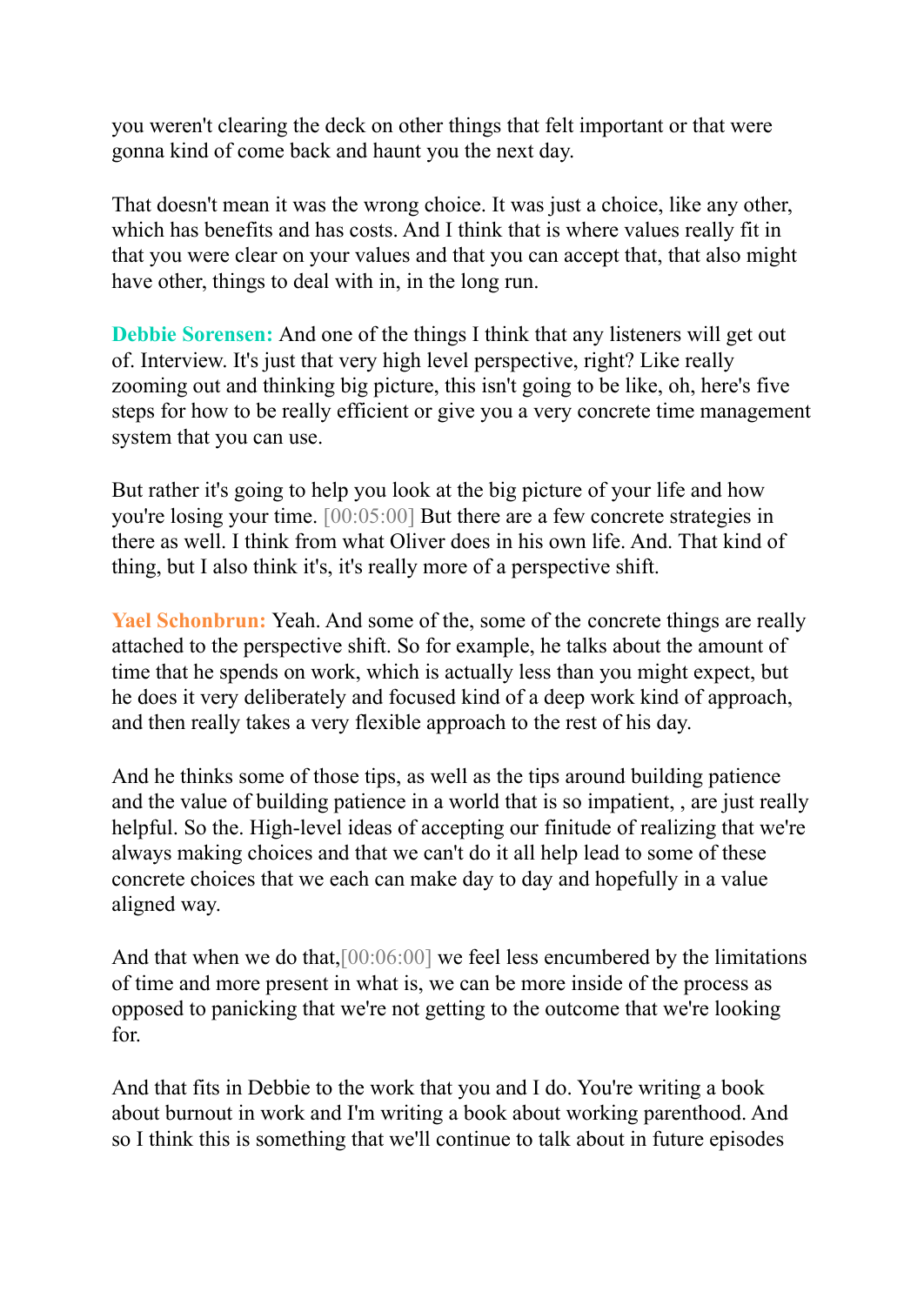around our work, and hopefully have guests that bring in some of these similar ideas to Tal over Berkman around, , acceptance of.

Mortality making value, aligned choices and figuring out how to engage in the roles that are most important to us in the most effective ways possible.

Debbie. And I are here today with Oliver Berkman. Who's a journalist and the author of several terrific books, including the antidote happiness for people who can't stand positive thinking, which is one of my favorite titles. And he has a new book, 4,000 weeks [00:07:00] time management for. Also another great title.

You have a knack for good titles, Oliver. this new book is about making the most of our finite lives in a world of impossible demands, relentless distraction and productivity techniques that mainly just make everyone feel busier. So we're really excited to have him here to talk about this very, very important topic.

Welcome.

**Oliver Burkeman:** Thank you very much for inviting me.

**Yael Schonbrun:** Well, we rarely have two co-hosts interview, an author on this podcast, but it turns out that we were both vying for president of the Oliver Berkman fan club and decided that neither of us could miss out on this amazing opportunity. Which ironically goes very much against your advice of finding the joy in missing out.

So I thought that that might be a fun place to start because you talk about a hard reality that nobody wants to confront, which is that we will miss out on things, but you recommend embracing limits and hard choices. So I wonder if you can sort of. Start us off by talking about this idea of approaching and being open to neglecting things and actually [00:08:00] finding joy in doing so.

Even when, as you know, many of us want to like Kafka live more than one

**Oliver Burkeman:** Right, right. Oh, and me too. Absolutely. Yeah. I mean, I think it's useful here probably just to begin by making this general point, that what I think I'm trying to do in this book, who I see myself trying to do is, um, Is point out certain things that just are already true and that we go to quite great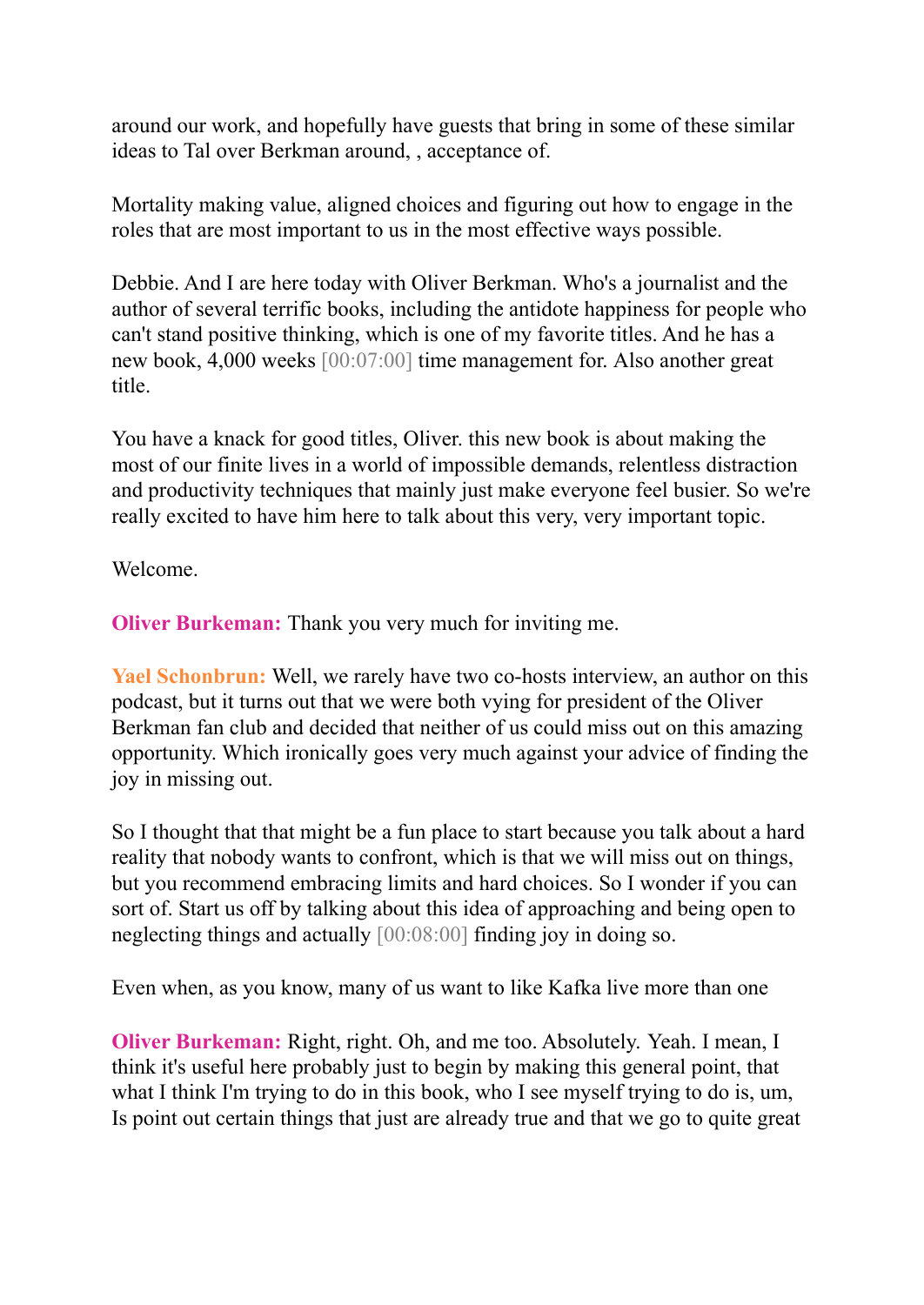lengths to sort of avoid confronting and feeling, uh, fully in ourselves, as opposed to suggesting that people change.

What's true. Right? So it's not about, um, going from a life where you don't miss out on things to a life. where you do. It's about seeing that. Are inevitably missing out on most things by virtue of being a finite human in a world of effectively infinite possibilities, obligations, opportunities, demands.

And so, um, the, the, the, the [00:09:00] solace and the extra meat sense of meaning comes from sort of stepping more authentically into the situation that you're already in, as it were, um, seeing that. You know, since missing out is completely inevitable, uh, since every decision to, um, commit to any project or relationship or anything like that is by definition, a decision to repudiate the other ones, at least for now.

Um, and that, since you don't have any choice in that matter, if you do it more consciously, firstly, you make wiser decisions because you're no longer kidding yourself that you're not. Tough choices. And then secondly, there's a kind of a sense of affirmation in doing that, right. There's a sense of really having chosen it.

So if I, if I think something's wrong with my life, because I have to choose between, uh, spending time with my five-year-old son and doing some work project that I'm excited by. Then I'm constantly going [00:10:00] to be trying to find ways to, I'm not going to be fully present with each of these things. I'm going to be thinking that sometime is coming in the future.

When these things are not going to have to be traded off against each other. Um, and it's going to be very stressful and less fulfilling. But if I see that, like, that's just how it is, right. I could use this hour for one thing, or I could use it for the other then almost whichever I choose. Uh, not always my choice, of course, when I, when, when it comes to looking up kids, is it, but, but, um, you know, but by seeing that I had to choose the choices sort of imbued with meaning it's easier to be present in that choice and to sort of not feel that terrible sense of like, oh, should I be doing something different?

Because on one level, The answer to that question is always yes. Like, yeah, there are, there are a thousand useful, valuable, important things you could be doing now. So, um, so yeah, you could be doing something different, but that's okay.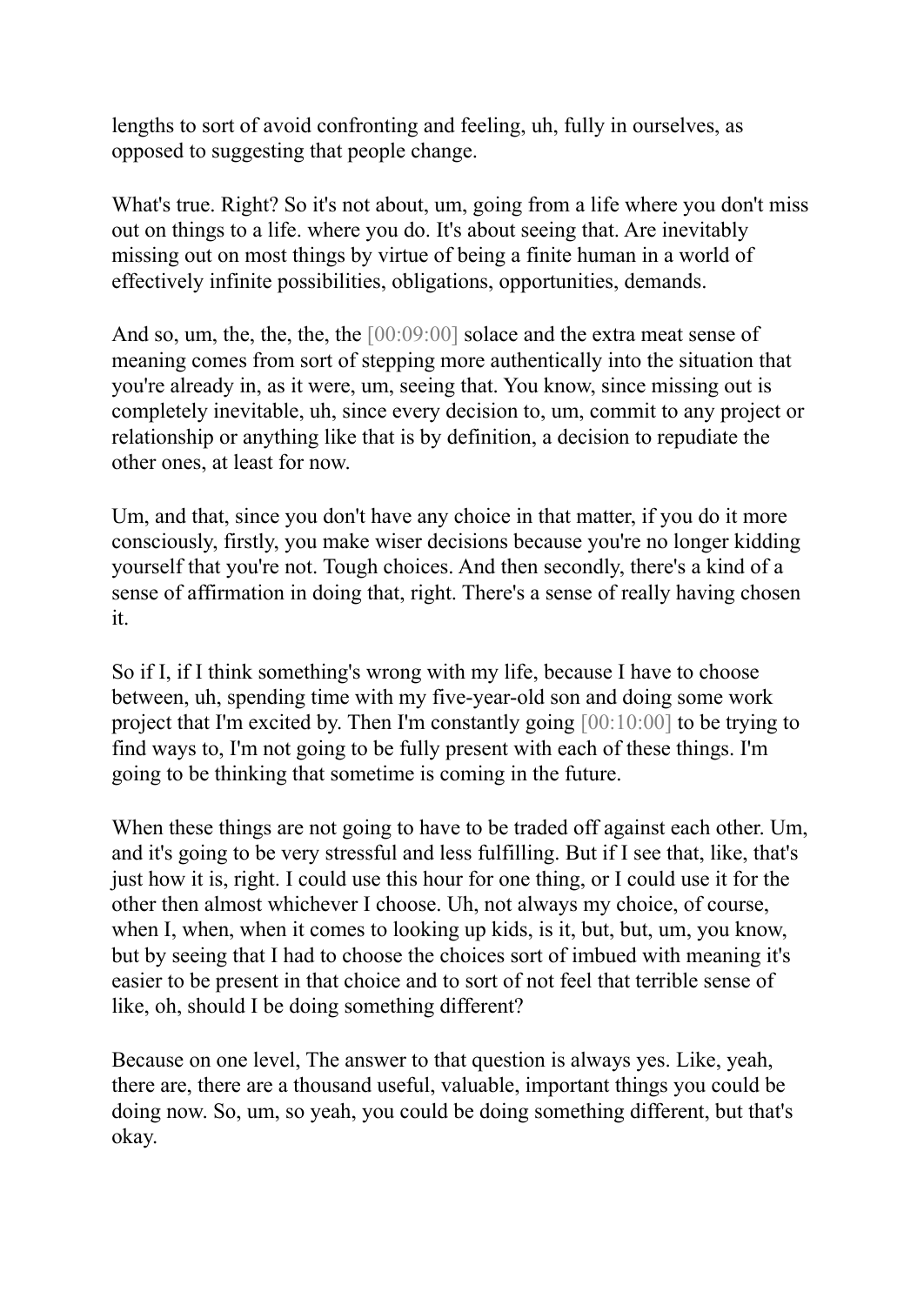**Yael Schonbrun:** I love, I love that example of the tension between work and family roles because I do [00:11:00] think there's this myth in our culture, that if you have a conflict between two roles, it's something to solve and what you write about. And what you're saying here now is that there's, if we sort of accept that as the reality, as opposed to fighting it, then we can make more deliberate choices and feel better about whatever we choose.

We're choosing one thing and therefore not choosing the other, but that there's no alternative. You ha you kind of have to.

**Oliver Burkeman:** right? Absolutely. And it's like, yes, there are all these kinds of ideas. Work-life balance is one of my particular least favorites that imply that some sort of. Final, um, reconciliation ought to. be possible between those kinds of clashing roles. But what if it's always going to be the case that yeah, if you, if you, I mean, I think if I, if I wasn't constrained by the human condition in the ways that I am, I would love to give even more time than I do to being a, uh, present parent.

[00:12:00] I would also love to see. You know, 10 hours a day reading into whole new areas of philosophy and another 10 hours a day, um, hiking in the Hills here now where we live and, you know, very quickly I'm way more than 24 hours. And plus I need to sleep. So, so, um, yeah, that would be great, but it's, but it's not a realistic assessment of where we are.

And so you're only going to add to your sense of stress and you're second guessing of yourself. If you think that it's a problem, that, that situation. Exists. I think it's another example of this idea of like treating life as some kind of problem to be solved, which I think probably runs through a lot of what I'm, why I'm reading, writing.

**Debbie Sorensen:** Well, one of the ways that I think you make this point really well in the book and it's even embedded into your title is by giving us the dose of reality that our time is finite, right? That we're mortals. we're all going to die eventually. Right. And I think sometimes we don't want to think [00:13:00] about that, but actually thinking about that can really give us some perspective taking when it comes to how we use our time and time management.

So Oliver, why do you think it's important to tap into that sense of mortality? If you're really going to be deliberate about time.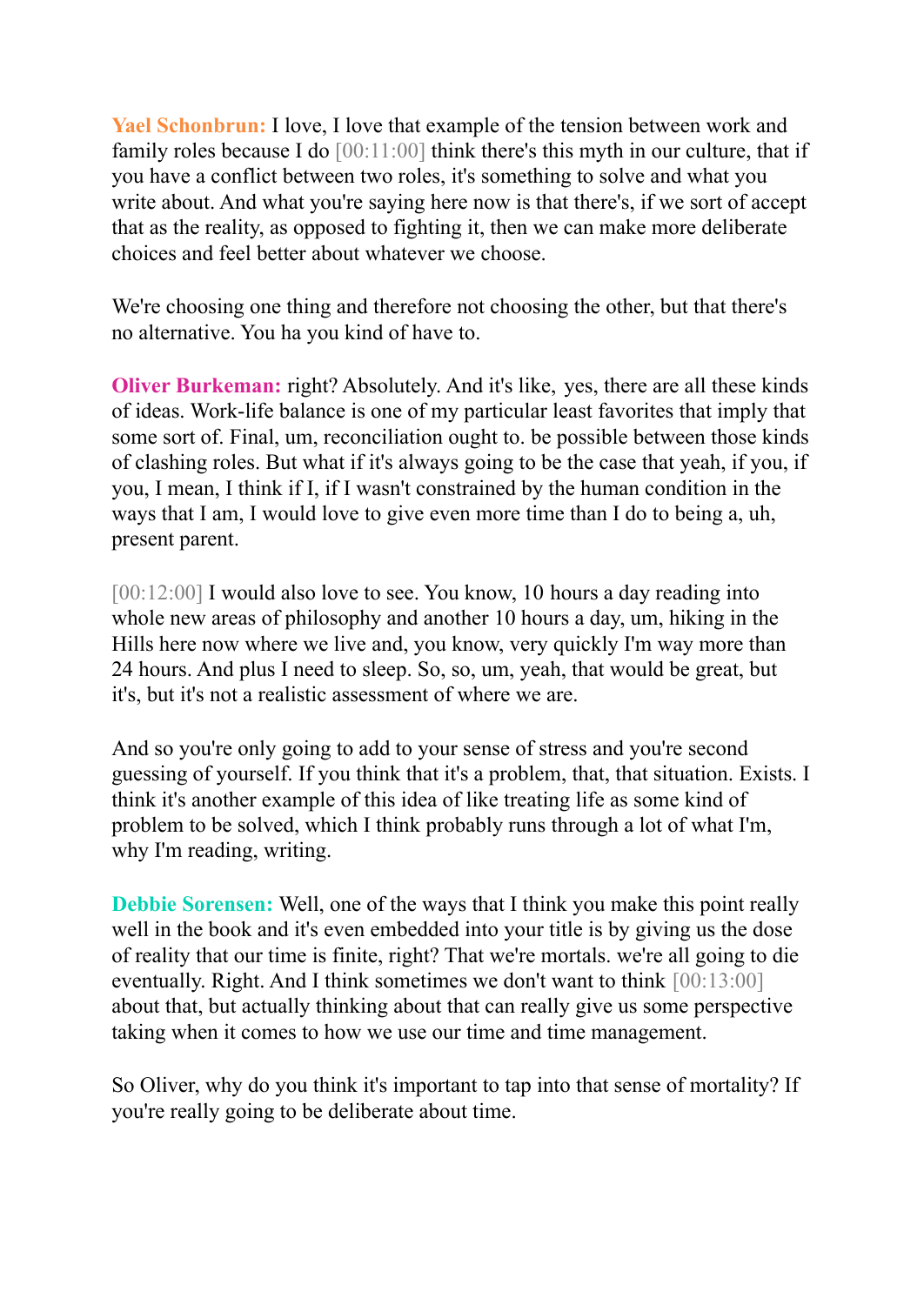**Oliver Burkeman:** I mean, as you say with your sort of jokingly using the word newsflash, this isn't something that people don't realize mainly, uh, maybe some people don't realize, but it's something that we don't sort of internalize and face up to in a way that we. So we know that we're going to die. We know our time is finite, but we sort of act this unit Seneca, the Roman stoic made this observation.

This is old, old, old, but we sort of act as if we were a muscle even while knowing, and feeling sort of haunted by the fact that we're, that we're not. So we go through our days as if we had all the time in the world. Um, I don't think that, uh, it, it it's necessarily about sort of thinking a lot about  $[00:14:00]$  death and dying.

You know, there's a role for that. I write about that a little bit in the earlier book, but it's more just to do with this ramification of being of diet. It's a consequence. One of the consequences of the fact that we die, which is that our time is, is finite with that, that you can't constantly put off the meaningful parts of your life into the future because at a certain point in the future, we'll run out.

And so the, the useful thing about sort of stepping more fully into this realization is not, I think that you'd go around all day thinking about death. Um, but that you, you just sort of see the stinks from minute to minute, a little bit more clearly. So you see that like, How you use an hour is an important question.

And, um, you see that, uh, telling yourself that some point you're going to get everything in working order so that you can do everything is, is a, is an illusion. And I don't think this needs to be a stressful recipe for like, oh my goodness, am I making the most out of [00:15:00] life? That's the other thing I'm always at pains to sort of push back against.

I think it's liberating and relaxing because you get to say, well, okay, certain things are not possible for me as a human. Pleasing, every single person fulfilling every single ambition that occurs to me answering every single email, somebody might conceivably send me a fulfilling every social pressure that I feel from the society.

Right. Doing all that is off the table. So now I just get to have a bit more agency in choosing which handful of those things I'm going to focus on.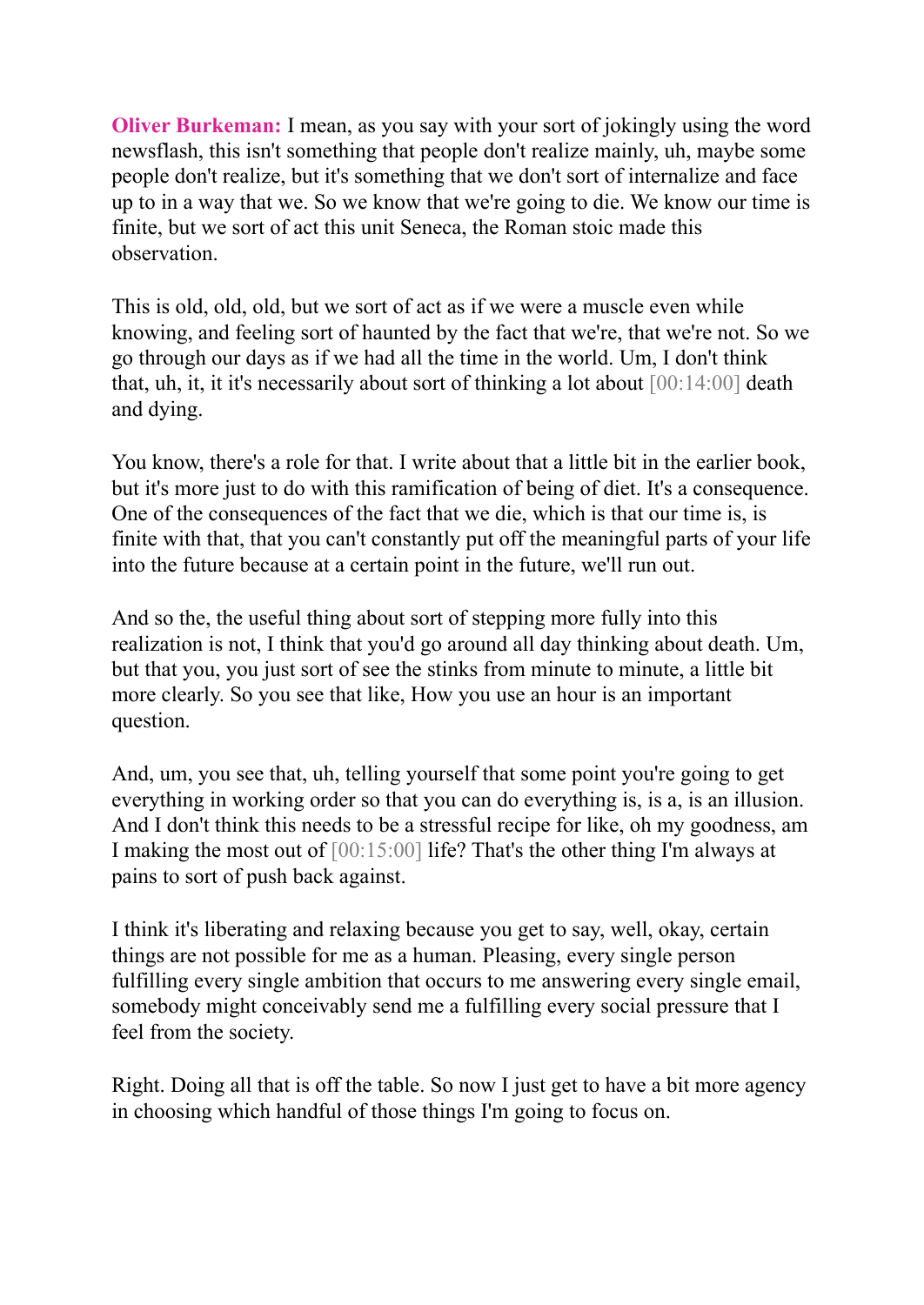**Yael Schonbrun:** I think you're bringing up something really important that you, that you write about in, in the chapter about cosmic insignificance therapy, that there's this paradox of when you recognize that life is finite and that. You can't accomplish all that you want to that instead of making you depressed, it can actually be helpful.

And in fact, you offer an invitation to pursue a modestly significant life. And so I wonder if you can, and I'll just read a quote from your book that I thought was terrific. [00:16:00] Um, but the idea is that this kind of treatment can help you drop back down from godlike fantasies of cosmic significance into the experience of life as it is concretely finite.

And often enough marvelously really is, this is kind of like a mind blowing idea that recognizing that we might live a fairly insignificant life can actually be helpful. So can you talk us through that idea?

**Oliver Burkeman:** Yeah. I mean, there's lots of different ways, ways into this. One of them is just to say, like, you know, it's that familiar reminder when it comes to a big decision, that's sort of churning you up inside that, um, you know, ask yourself who's going to care, which way you decide. And in a hundred years, or frankly, In 24 hours quite often, right?

There's some freedom in sort of just lowering the stakes, uh, and, and it, and it actually can free you up not to, you know, live a life of despair, but to take bold choices and make risky, [00:17:00] uh, decisions, you know, because of, because actually the stakes are lower than you than you thought. And I guess to get a bit more profound or something with it, there is this idea?

That we go about with very, some very unhelpful definitions, I think in our minds of what counts as a meaningful life and what counts as fulfilling our potential. And, you know, that may be for some people, um, becoming very famous and successful and huge professional success and they have. Uh, you know, there's, that's important and I don't want to put that, um, you know, to, to suggest that, that it isn't.

Um, but at the same time, I didn't think you'd want a definition of meaningful activity in life that, that left all these other things that we do in our lives, cook nutritious meals for our children, or, you know, keep some small part of our neighborhood looking more beautiful than it otherwise might or care for an elderly [00:18:00] relative or, um, I don't know, a million things like this, that, that we, you know, we just instinctively we know are part of the, of a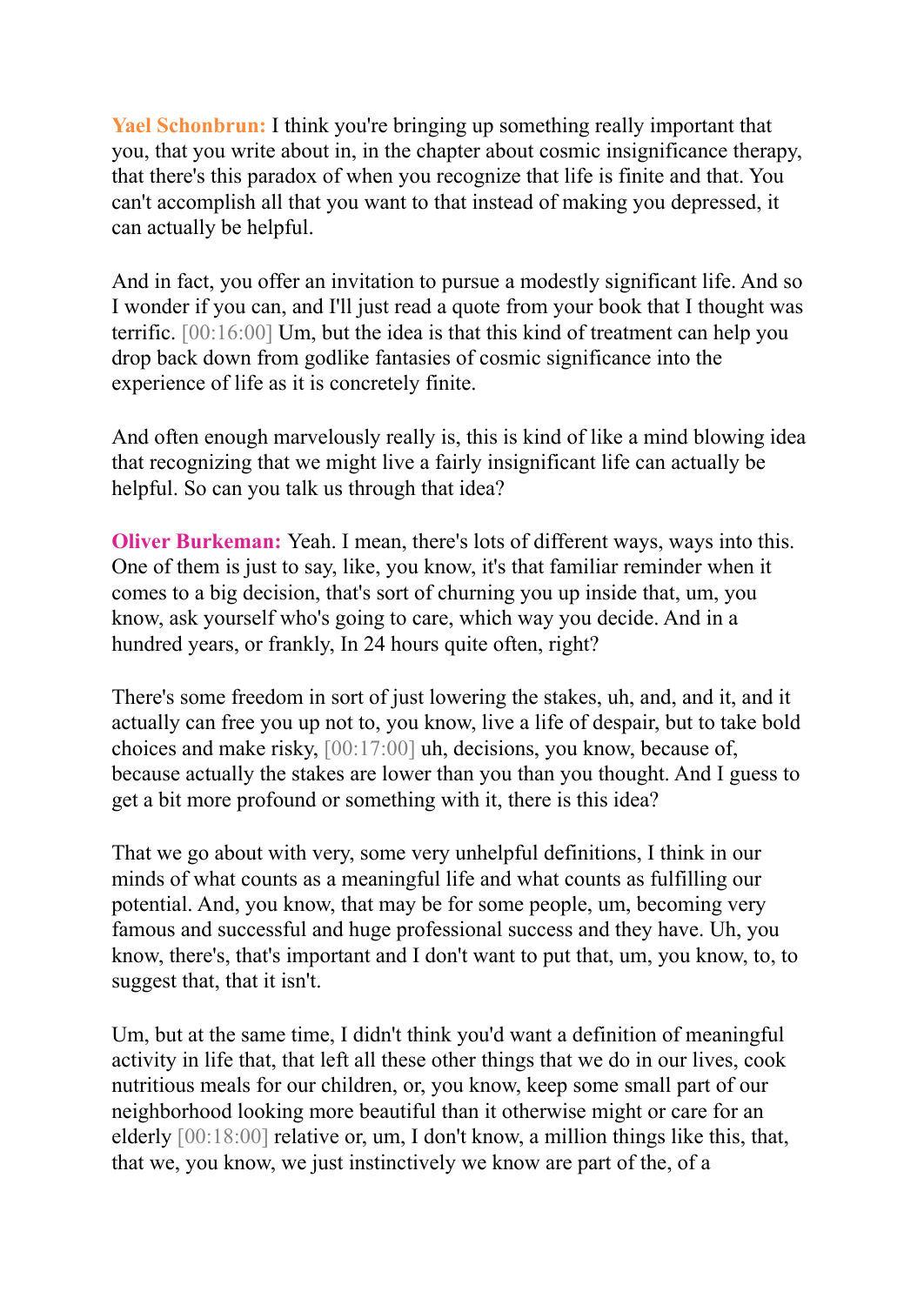meaningful way to spend our time on the planet, but they probably don't meet this criteria.

And of like, you know, you've got to put a dent in the universe to quote Steve jobs, or you've got to do something that is really extraordinary or, or unusual. Um, so I think it's just important to. Work with a definition of a meaningful life that is fitted to our scale as humans, because otherwise, you know, maybe Shakespeare and Einstein get to have meaningful lives, maybe in Steve jobs, but then the rest of us have no hope.

**Yael Schonbrun:** Right. And these ideas all fit in with the kind of therapy that Debbie and Jill and I do acceptance and commitment therapy, which you talk about in the antidote.

I believe you interviewed Steve Hayes, right?

**Oliver Burkeman:** Uh, I wrote about him yesterday. We, we had a little [00:19:00] communication and then I wrote about his, um, use of. Chinese finger trap

**Yael Schonbrun:** He right.

**Oliver Burkeman:** uh, the idea that some about that sometimes I'm trying too hard to change your emotions is, is a sure fire way to make your self feel, feel worse

**Yael Schonbrun:** Right. And I mean, it's sort of interesting how similar, some of the recommendations for happiness. two recommendations for time management, sort of like accepting the reality, leaning into the discomfort is actually the most freeing thing that you can do. And that's one of the core processes and acceptance and commitment therapy is acceptance.

And I think the way that you write about it is so eye-opening, I think for people outside of the field of psychology, so, um, You know, I think that is a tip of accepting the uncomfortable realities rather than trying to run away from them or solve them when they can't be solved, because they're so fundamental to human existence is such a powerful truth.

It's an ancient truth. It's a modern truth, but you know [00:20:00] what laboratory science and psychologists, social scientists have discovered is that when we kind of open up to those uncomfortable truths, they're not as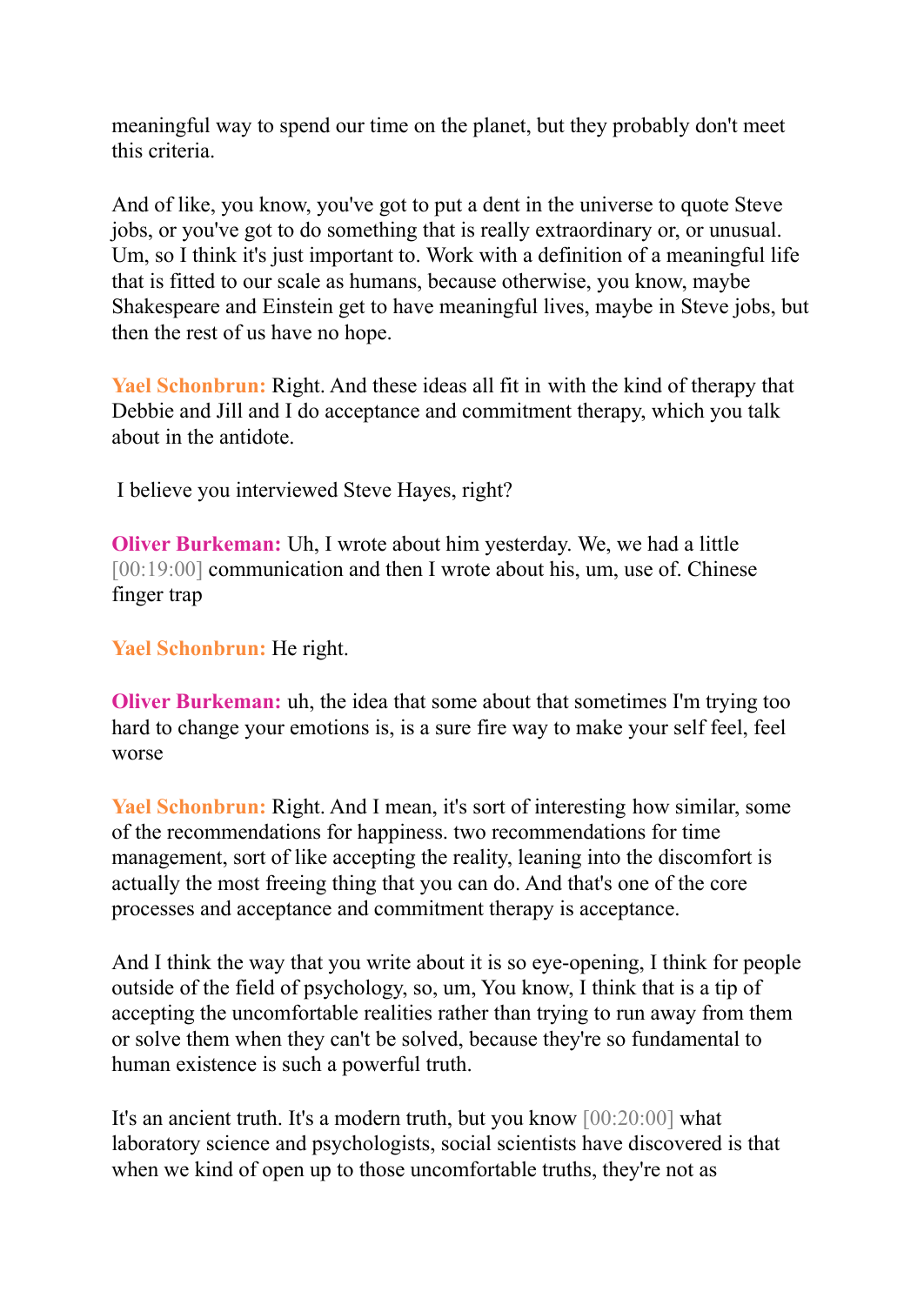restrictive. They're not as terrifying. And so I think that's, that's a big take home from your, from your writing.

**Oliver Burkeman:** Yeah, I don't, I'm, I'm fascinated by that. And I don't know enough about, um, acceptance and commitment therapy to sort of say much more. But I do think that, I guess I see it as occupying some or seeking to occupy some space between between sort of cognitive behavioral therapy with its intense focus on, on interventions.

And change and then, you know, psychic psychodynamic therapy with its focus on understanding and insight, and maybe, maybe also just sort of reconciling yourself to the, to the human situation. , so I sort of appreciate, I appreciate that in it. Cause I think that's that, that sort of ground. Where you, where it's [00:21:00] not just a question of seeing how things are, but also not just a question of fixing what you imagine to be your problems is, is really powerful. Yeah.

**Debbie Sorensen:** Well, in speaking of that discomfort and avoidance, I would say that sometimes there can be almost an addictive quality to being busy or to this fast paced living that we all get into, where we have all these tasks to do. And we're constantly busy and I can relate to that in my own life. Right? Sometimes it feels very.

I dunno, I get a little jolt of dopamine or something when I'm just checking things off my to-do list. , but I think there's some costs of that. So I was just curious if you could talk a little bit about that cycle. Why do we get into that cycle of just productivity and efficiency and busy-ness and, and what do you think are the costs of that?

**Oliver Burkeman:** Yeah. So my, my hunch that I sort of pursue in the book, the most recent book is that, is that a lot of the ways in which we think we are trying to, be good and diligent [00:22:00] and productive. Uh, our best understood probably as forms of forms of emotional avoidance, ways of trying to not feel the impact of, of our limitations and the fact that?

we're always having to make tough choices about our limited time so that, you know, and partly, this is me talking about my own journey.

So it might not be a universal thing, but I think that, um, that sense that you're, you're building systems. Disciplining yourself to become more and more efficient, so that at some point in the future, because you never quite arrive at it,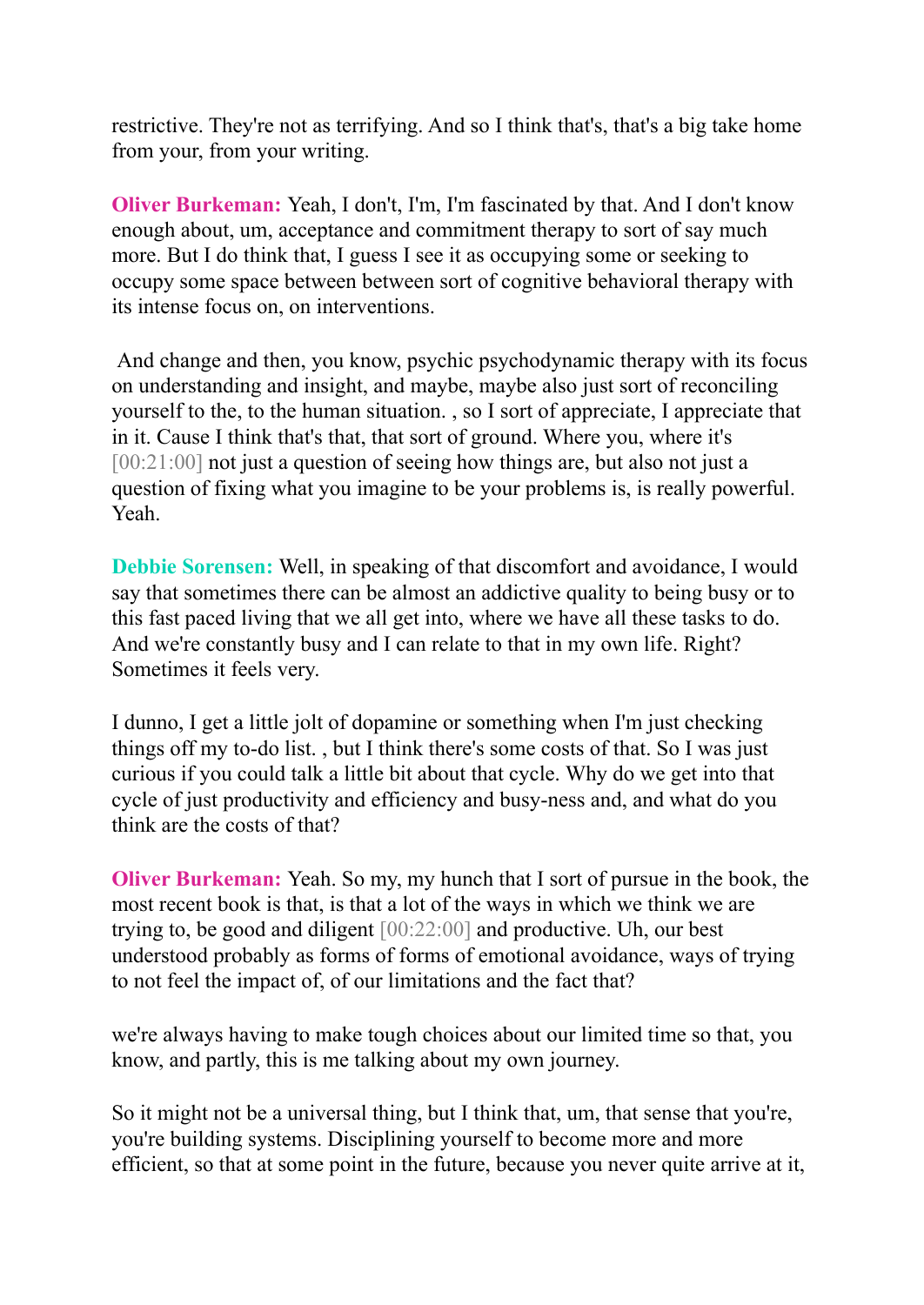do you, you're going to get to this place where you are just effortlessly, optimized, and handling everything that can be thrown at you, realizing your potential meeting your obligations.

That that is that's performing seems to be a very obvious and useful, but ultimately detrimental psychological job, which is it's helping you feel. Okay.

I don't have to actually confront the fact that this is it. Life isn't a dress [00:23:00] rehearsal, but how I use this week is something that matters in life. I can, it's all makes it all provisional and waiting for this moment when you're sort of fully optimized and productive.

And you know, if that didn't get in the way of leading a meaningful life, then maybe there would be no problem with that. I may, I'm not, I'm not sure. I think that there's something intrinsically good about connecting. Reality, but, but there's something very practically good, which is that, that, that sort of treadmill of productivity, um, firstly it causes you to sort of generally to sort of focus entirely on the future and to put the meaning of life in this kind of like when I finally get through this stuff and it turns everything you're doing now into something you have to kind of get through.

To get to something good rather than something that could be good in itself. And then there are all these phenomena to do with Parkinson's law and what I call the efficiency trap. Right. Which is how actually getting more efficient at things like email or life admin, um, [00:24:00] beyond a certain point anyway, uh, we'll just generate more of more email and more admin.

So, um, it's not even an effective way of getting through those things because the supply is effectively infinite. So going faster just means you, you do more and feel busier, but you don't get any closer to getting to the end of the,

**Yael Schonbrun:** Well, and I want to jump in with an example of my own, that's related to your book because when, uh, I was ready to order your new book, it was out of stock. It was so popular. You've done a

**Oliver Burkeman:** oh, tell me about it. The supply chain crisis has hit me as well as, as well as the whole of a American industry. Yeah, yeah,

**Yael Schonbrun:** Well, it's the supply chain, but also I think people are really hungry for, this kind of conversation. So it was out of stock when I wanted to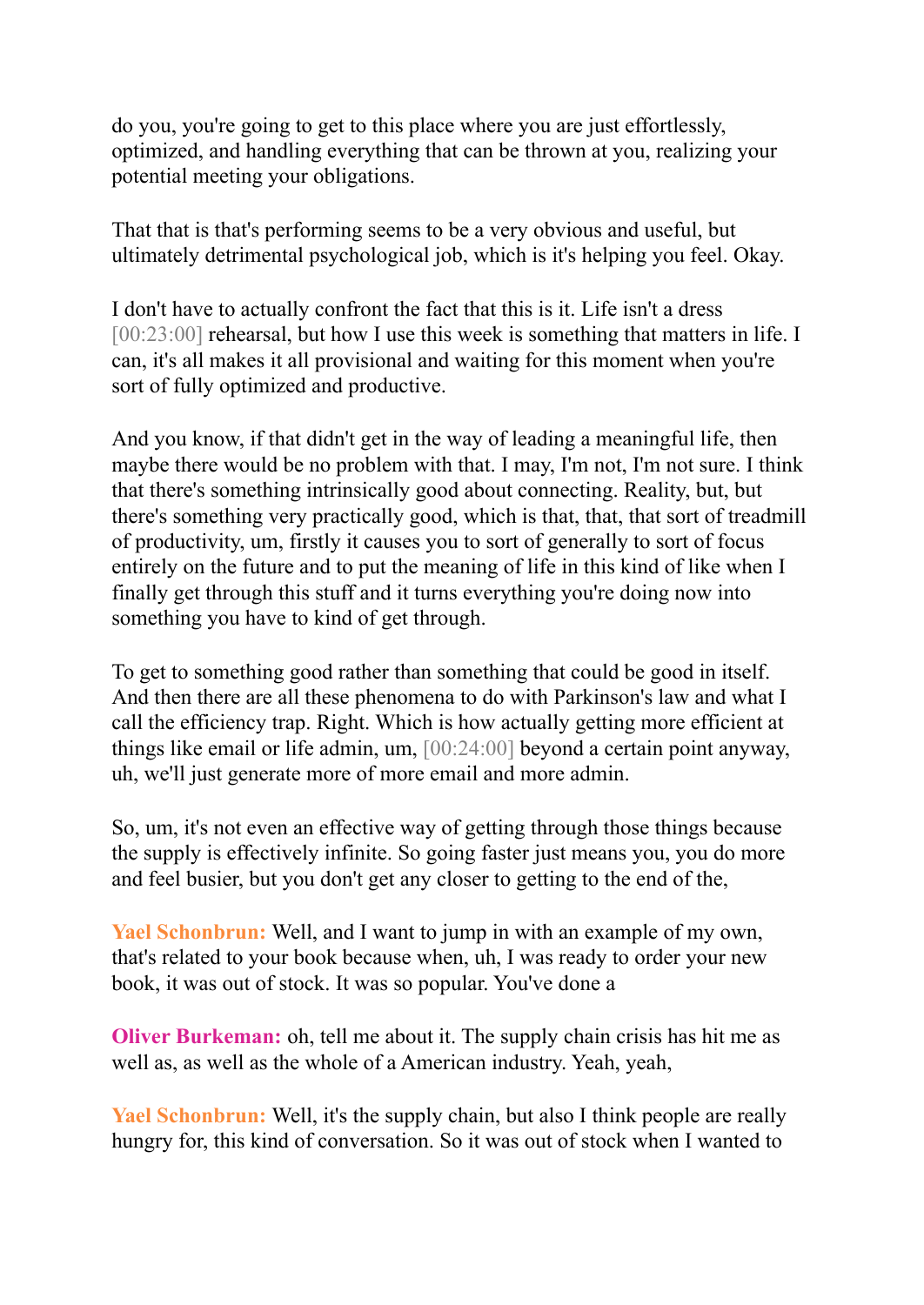order it. So I ended up, um, listening to it on audible and I love audible book. Because it helps me to multitask.

I can consume books, which I love my husband's always telling me you're not reading, you're consuming and I'm sometimes half consuming because I'm distracted. And I admit that, but, but it's, it, it feels really good as Debbie [00:25:00] was saying, you know, there's sort of like that I'm getting things done. Um, and I will admit to that.

I listened to my auto book set at one point. Time speed, because it's very efficient.

## **Oliver Burkeman:** Yeah.

**Yael Schonbrun:** And as I'm listening to it, I'm also, you are the one reading it, which is lovely. And you you're sort of recommending patience and slowing down and, and so thinking about this concept of patience as I'm listening to your book at 1.2 times speed, while I'm doing my morning runs, so I wonder if you can talk a little bit about sort of the history of this virtue of patience and why it's really gotten off trend and what the costs are to it.

**Oliver Burkeman:** Yeah, sure. Um, I want to give you credit here too. Um, Jennifer Roberts, who's an art historian at Harvard who I write about in the book and who really switched me on to this way of thinking about patience briefly in terms of my thesis. I think that, um, Impatience is generally an attempt to sort of get the [00:26:00] world to go as fast as you think it should.

And frustration that the fact that it won't, and that's all connected to this idea of our limitations and the fact that we don't get to dictate reality. And the way that we, that we wish that there are one of the limitations we have is that certain things take the time that they take. But, um, Jennifer Robins points out that, you know, historically patience seems like a very passive, uh, kind of virtue.

So you imagine sort of, um, You know, um, young Victorian women being told about the necessity to be patient because it was the, because there, they were meant to stay home. And, and it was the men who are living the engaged lives in the public sphere. Or you, you think about how patience could be, uh, you know, abused in a million different ways to tell people or groups that like for now, they just have to deal with the fact that.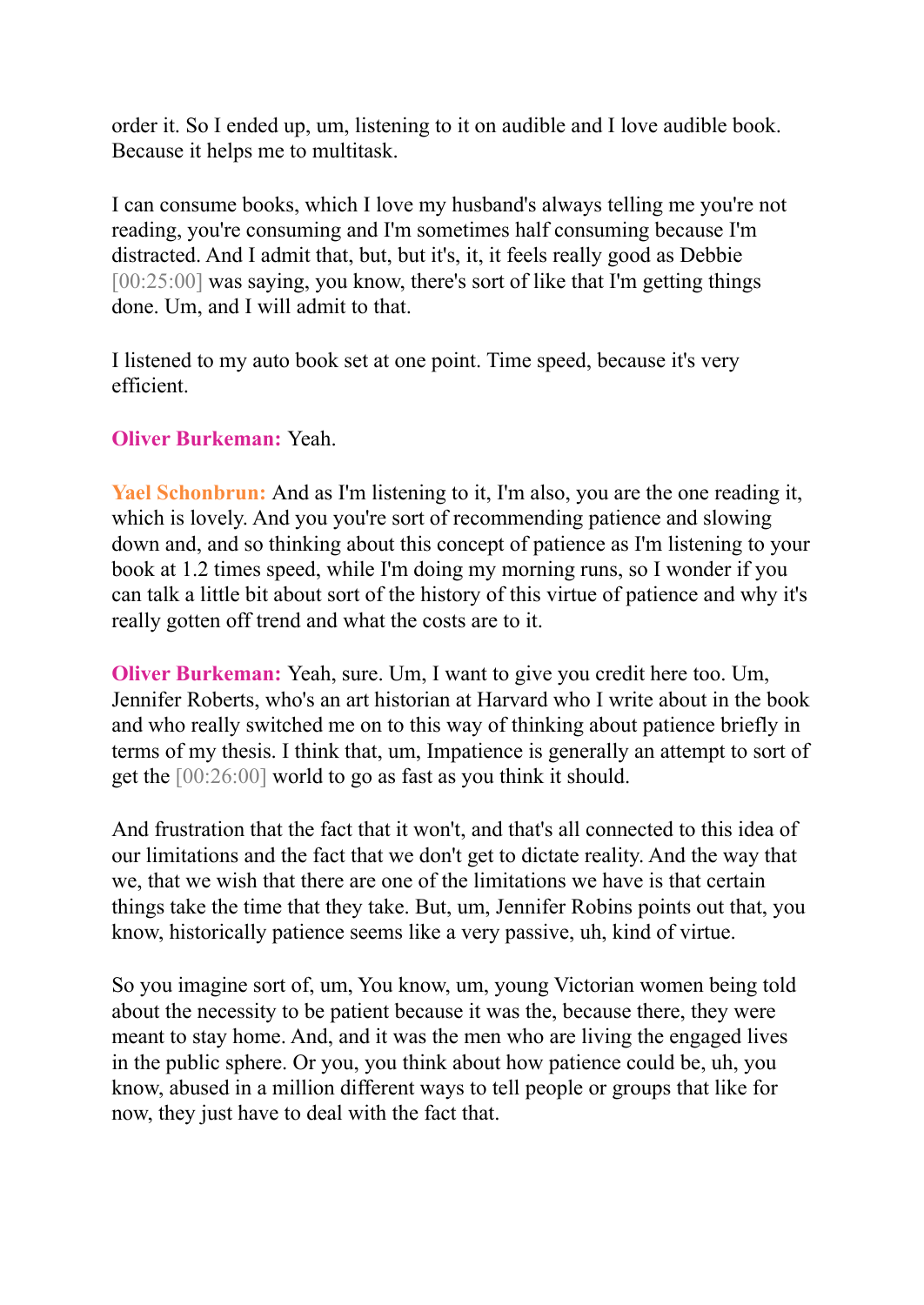Privileges or they lack control. Um, and it's, it's sort of a way of reconciling yourself to, [00:27:00] to lacking control in society. But Roberts makes this brilliant point. I think that as society accelerates and as we've become completely geared towards doing everything as fast as we possibly can, the capacity to be patient in lots of contexts is actually a sort of form of agency or a certain self-assertion or even of control.

It's not, it's not something you do to. Make it more tolerable to be a doormat. It's something you do to actually kind of, I don't know, gain a professional edge apart from anything else, because if everything is moving so fast, And yet certain things just require certain amount of time reading, thinking, creative work, all these kinds of things, where so many of us are, are seeking to make our living.

You actually, it's really beneficial to not just succumb to the social pressure, to go as fast as you can, and to be able to feel the discomfort that comes from. Uh, letting things take the time they take, which is why, uh, Jennifer Roberts asked all her incoming students to do this [00:28:00] exercise where they have to find a painting or sculpture and go and look at it for three hours straight.

And, uh, why I did that too. When I went to interview her and chose a painting in the Harvard art museums, and just sat in front of it for three hours. Um, just as an example of this, right? There's immense discomfort associated with this. You feel incredibly impatient and antsy because like you're just not using.

Being dictated or I'm not used to having the tempo of life dictated to me in the way that this rule was doing that, you know, you had to be there for three hours, but on the other hand, you literally, I don't mean metaphorically. I mean, literally see things in a painting once you've looked at it for an hour or so that you did not see before that moment right there, the, the experience is completely different because actually, as it turns out a good painting.

Has things in it, but the repay that kind of patience. And I think that generalizes, I don't think it's just about art [00:29:00] appreciation. I think it is most definitely. For example, about parenting small children.

**Yael Schonbrun:** just gonna say that I was going to say, have you applied that to parenting your small child? Because I, I think that is another area where we don't get to dictate how quickly things go. And when we push, we miss out. And when we slow down and allow our children to have some say in how long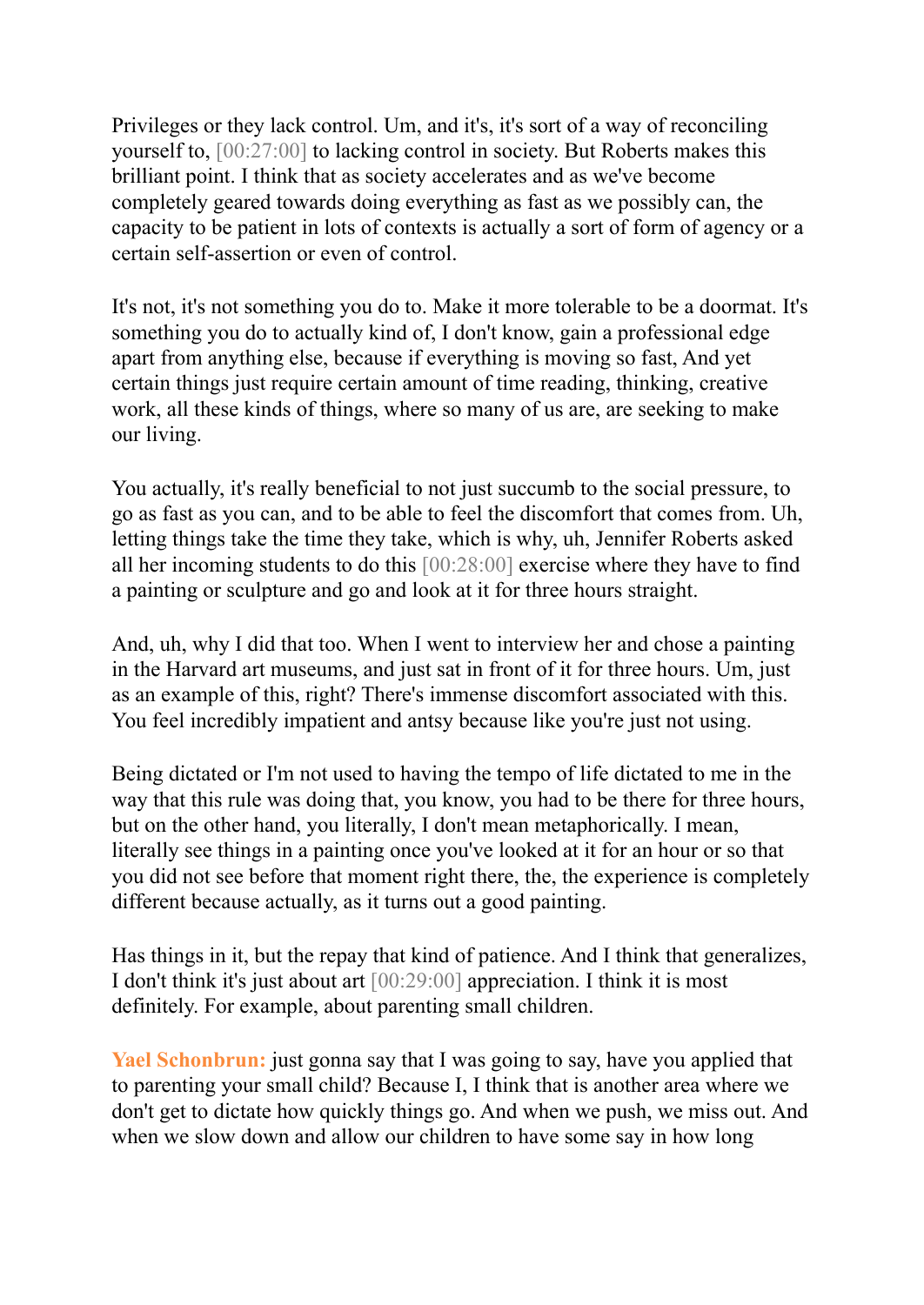things take, we sometimes learn a lot more about them that their texture, their depth.

**Oliver Burkeman:** Totally. Yeah, absolutely. I mean like any, like any parent I'm sure these days have a five-year-old I find myself thinking like, Oh, no, like he can't, he can't stay focused on something for more than five minutes without wanting to do something different. Is this like modern technology? Is there too much screen time in this house?

And then this literally happened to me a couple of days ago. I was like, Okay. I'm going to do this thing. Everyone always says I should do. And just be like, like, let's just really, I've got three hours now. Let's just make it like your choice. What do you, what are we going to do there? Here I'll make like a few rules [00:30:00] about spending money and Eating all the unhealthy food in the cupboard or whatever, apart from that, like you get to choose and, and, and I'm going to be there and enter into it. I didn't say it in these terms to find yourself, you know what I mean? Um, uh, unless you want to do it on your own, which is fine. And then instantly we're involved in imaginative play that lasts literally an hour and a half.

Right. But there's no sense of, of, of a short attention span or anything like that, just because. Actually what kids want from us. I think so often it's just to enter as fully as we can into their experience. And so, you know, maybe the reason that he doesn't want to draw a picture on his own for more than five minutes is because he's well aware that I'm the other end of the kitchen, like distracted trying to do something else.

You know, It's like, I'm not, I'm not there as much as I, as much as I could or should be. And as soon as you are, which involves the willingness to. Let the thing unfold, uh, his own pace, suddenly all these things that I think are [00:31:00] wrong with, I dunno, my parenting or how I'm raising myself there. They're not there. it's, just because I generally speaking, I'm wanting things to go on my agenda too much.

**Yael Schonbrun:** Yeah.

**Oliver Burkeman:** If that makes sense. I don't know.

**Yael Schonbrun:** that makes so much sense. And you offer these three principles of, of patience. And I wonder if you can share what they are cause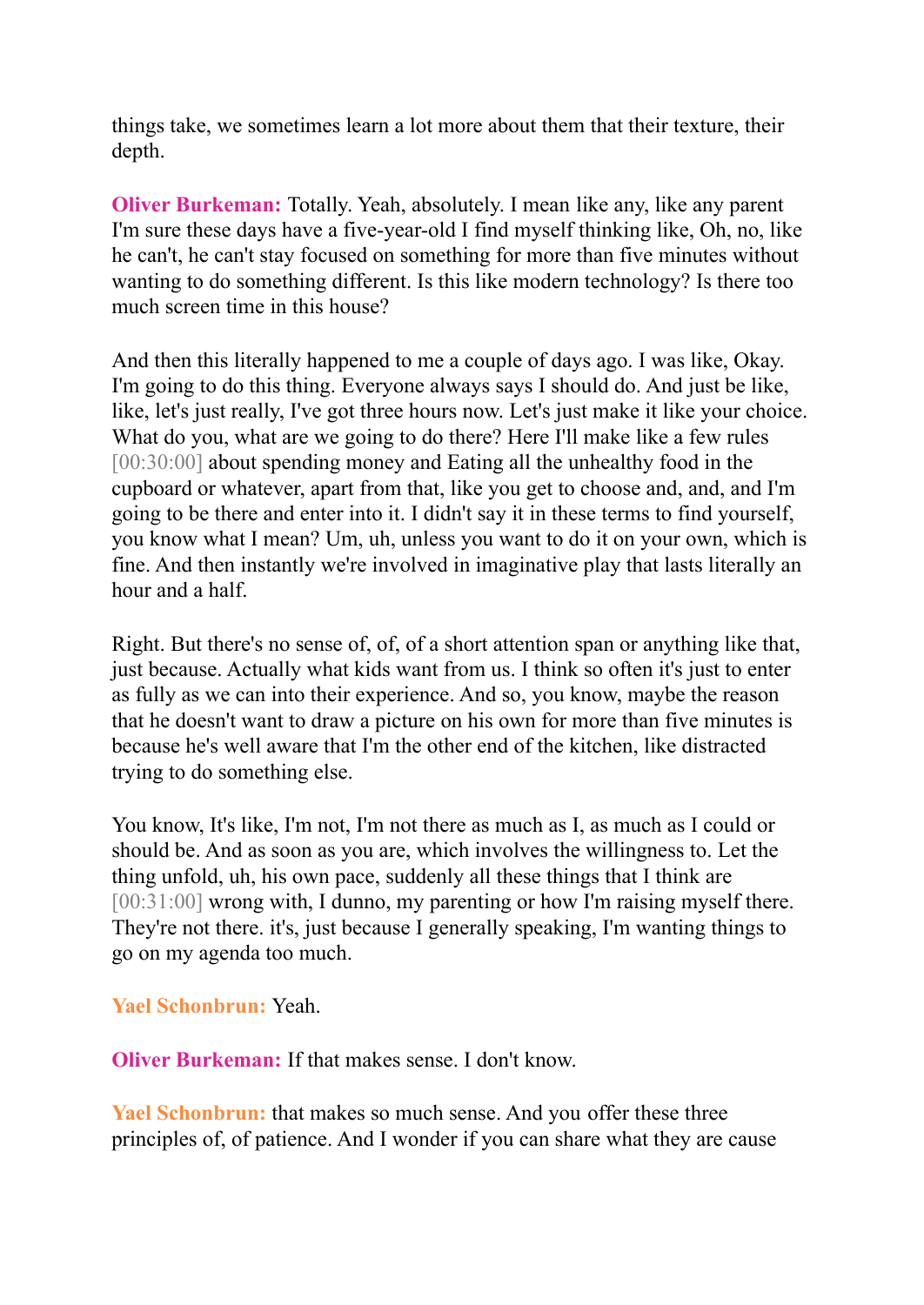there's such great practices and ways to think about patience in, in a helpful way.

**Oliver Burkeman:** So the first one is, is what I phrase as developing a taste for having problems. , and I think what I'm, what I'm trying to get at here is just this sense that, , Part of what's happening when we're sort of impatiently racing through life is not just that we want to get through specific things, although that's certainly the case with some unpleasant chores or distressing experiences, but we're actually we've got some unarticulated fantasy that we're trying to raise through to some point where we don't have problems at all.

I think a lot of us I'm speaking from experience, but I know it's not just me sort of have this double. [00:32:00] objection to the problems in our lives. Like, firstly, you've got a problem you've got to solve. And then secondly, you're kind of a fronted on some level that you even have to deal with problems in your life.

, and you.

forget that actually. If you're, for example, if you're employed in a job where you use your brain, um, big part of why you got that job is precisely because you're, you've got some aptitude for solving the unexpected problems. If it, if it was all plain sailing, it could probably be done by a robot, but solving the problems is that is the thing that, human engineer T is, is required for.

And so it's just very, very liberating in a way to realize that. You're never going to get to a point in life where there are no problems and that you actually wouldn't want to, because what is the problem? It's just like a challenging thing to which you have to apply your yourself. And that has. Value to you.

That means something too. That's just the substance of life. It's not something to be got rid of. Obviously there are particular bad problems that I wouldn't wish on anyone and that you probably do want to get rid of, [00:33:00] but this notion that there's a golden age of no problems coming, I think makes people even more impatient about that, about the ones that they have in the moment.

Okay. Uh, the other two rules. One is to embrace radical incrementalism and this idea that actually there's an enormous amount of power and being able to work for just a small period of time, but day after day after, day on a, on a project, um, for being willing to make progress slowly. And what you can actually get in return for that is much more.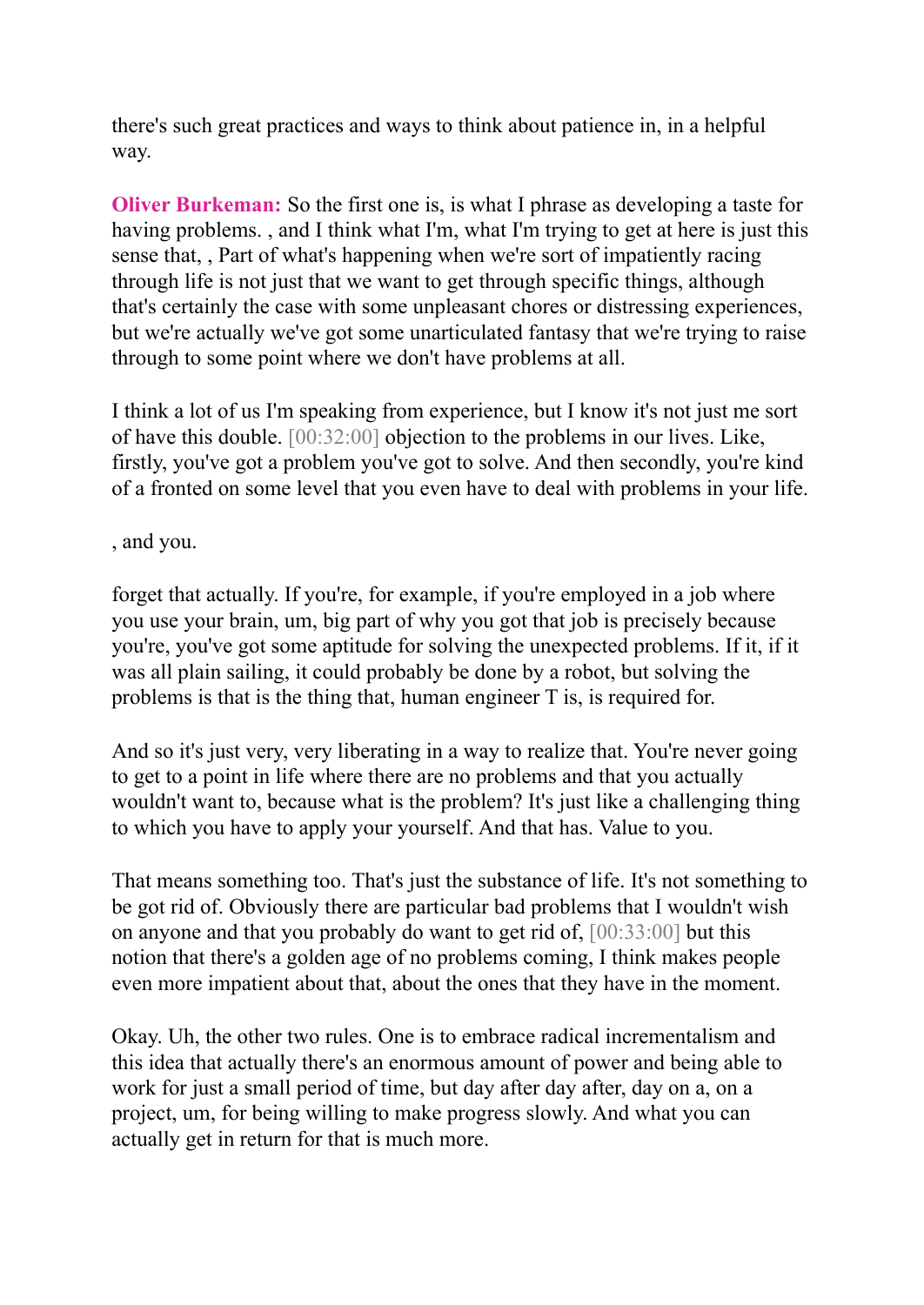And even in a sense, faster progress, right. Than if you than, if you try to make progress in huge binges and then you're exhausted for weeks and don't do anything more on it. Or if you build projects up in your life to such a large picture in your mind that they're too intimidating to actually get around to and you procrastinate on them. The third one is about originality and unoriginality, and there's a very long story here that I won't go into unless you ask me to. Um, but the, the end result of it is just this notion, especially in creative [00:34:00] work that you sometimes have to be. And I think maybe it plays to relationships and things like that as Well, You sometimes have to be patient, um, to get through a period of learning at the beginning of something like this, that, that feels where it feels like you're not really, Doing something original. If it's creative work, we are not really getting into the really deepest part of it. If it's a relationship or an activity that that, to which that would apply.

that actually there's patience involved in just sort of being willing to feel it for the time being you're doing something the same as everyone else, you know, you're not being sufficiently extraordinary in your life or something in order to get to the more extraordinary parts of those seemingly ordinary experience.

**Yael Schonbrun:** Well, I, I, I would welcome you to share the story because I think that this is a part of how we get into the creative process. And it's important that patience is a part of that.

Yeah. Go for it.

**Oliver Burkeman:** I don't know what kind of podcast [00:35:00] this is. I mean, you can always add, you can always edit it out. Um, uh, so this is a, um, this is a story that. the, um, Finish-American photographer, Arno Minkin and tells him he's told it to his sort of, um, graduating photography students. And so this is with reference to developing a career as a photographer, but I think it applies much more widely, , He uses the analogy of the, the, the Helsinki central bus station, where all sorts of, bus routes start from the same platforms.

And then they follow the same. They stop at the same stops for quite a few stops, uh, while they're still within the city limits of Helsinki. And he says that if you think about each bus stop as a year of your career, what often happens to people is they will sort of take. Photos, I'll develop a portfolio, they'll take it to a gallery and they'll realize there'll be told that it's really derivative.

It's really similar to some established, um, photographer. And [00:36:00] they, uh, they get ready to press this, like, oh, this my bus was on the same route as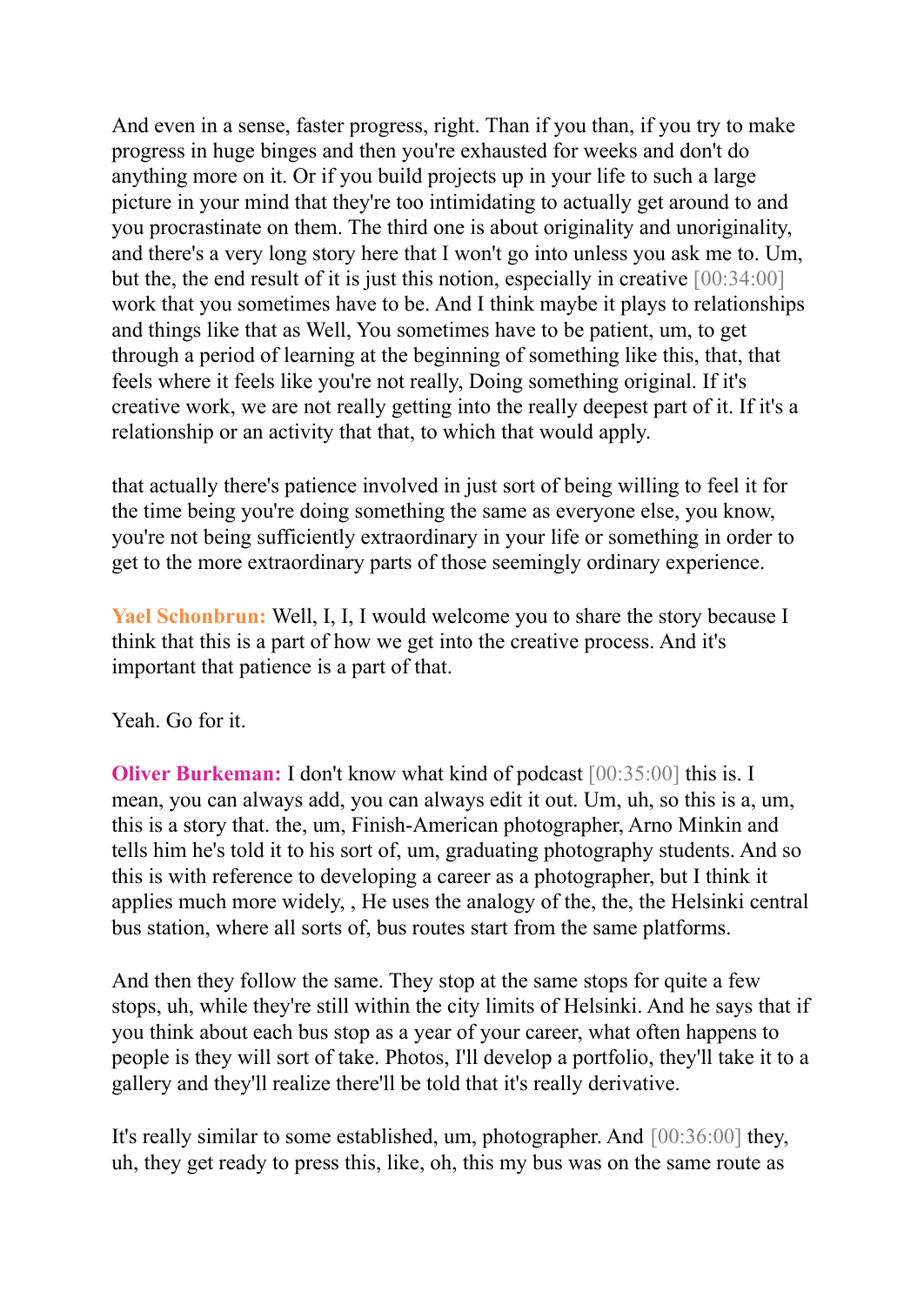this photographer. So I've got to go back to the central bus station and choose a new route. So they do it again and choose new route. Same thing happens. They find out that actually the route they were on is the same one stopping at the same places.

Famous photographer has gone before them and it can go on and on and on, and you sort of waste your professional life constantly trying to be original. And we're always finding that you're not. Um, and Minkin, and after the question, you know, what's the solution and the solution is to stay on the fucking bus because the point is that.

Well, just stay on the bus. If you need a different piece of audio that doesn't involve that word. Um, uh, because it's after those initial stops, I hope there's analogies holding. Um, it's after those initial stops that the bus routes begin to open off and to Go into unique individual destinations around the suburbs and the countryside outlaying Helsinki.

It's not it's you. What the mistake you made was thinking that [00:37:00] because you weren't going on a completely original path at the beginning. That you were destined to be on an unoriginal path. Actually it was having the patience to stay on that, on the original path for a few stops. That, um, is, is how you get to the bit where you really truly begin to feel like you're doing your own thing. There's a related idea that in a very famous bit of quotation from IRA glass, the radio, um, producer, this American life. Creator about how it often depresses people starting off early and radio that like, because their tastes are so refined, but their skills are still being formed. They think that what they're producing is terrible rubbish, but it's actually because they are already connoisseurs and, and they are, and they are seeing their own product for the beginner product that it is.

Um, but it's not because they're bad. It's actually because they have real taste and, and that their abilities don't. Match up to that taste.

**Debbie Sorensen:** Wow. I can relate to that with podcasting [00:38:00] yet. We're tough on ourselves because even though we're amateurs at this, we're, you know, we have high standards, I think.

**Yael Schonbrun:** Yeah, and the science on. This is so interesting because it reminds me a lot of the work on grit or mindset that it's sort of like, we think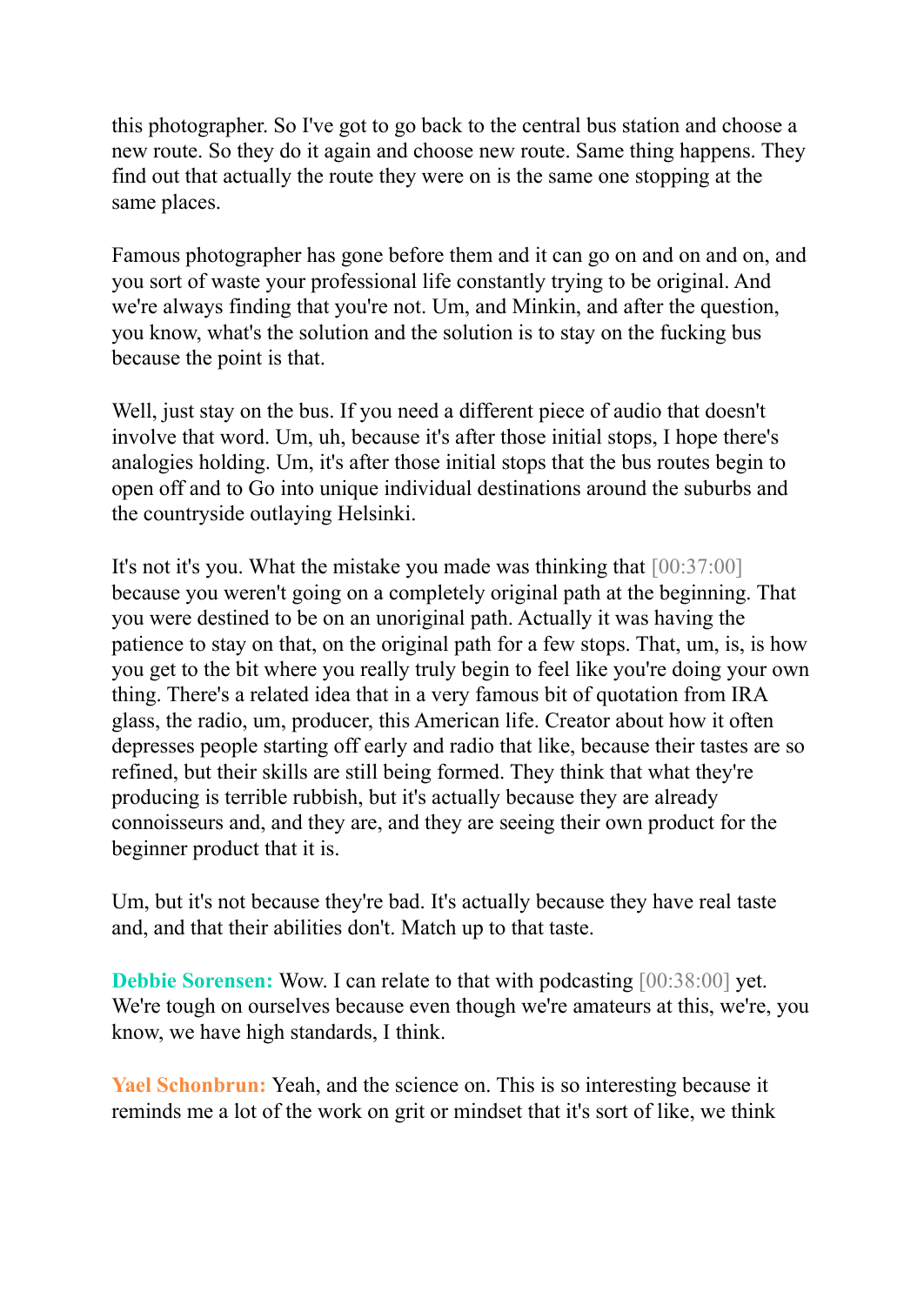that natural talent should breed creativity, but there's almost like no such thing as natural talent it's effort and persistence and sticking with it.

All comes down to patience and yet, because we absorb these things and we don't see the effort that goes into it. We just see the outcome. And so we compare ourselves from wherever we are in our, early, around in our bus route to the outcome that other people have.

And it feels like, you know, we'll never get there because we don't have a deep understanding of how long it took the person who were witnessing their excellence to have gotten.

**Oliver Burkeman:** right. Absolutely. And I mean, you know, if you, I always think about, especially, it's actually a lovely thing about the sort of digital [00:39:00] era that there's a very one-sided or a lopsided way that this works, right. If you think. Putting out a podcast and it does, and it's great. Then it picks up listeners and it, and it spreads far and wide and people love what you do.

If you put out a podcast, that's no good. Cause you're still learning. You don't get like generally speaking, you don't get blood publicly humiliated and do huge damage to reputation. It just doesn't get noticed by anybody. Um, if you put out a, if I put out an idea, Well, my email newsletter on Twitter or on the online or something that catches fire with people.

That's wonderful. If it doesn't just doesn't really get seen by anybody. So, so there's actually even less reason to feel paralyzed by this than, than they used to be. Um, when. Maybe if you're doing this for a old fashioned kind of newspaper or something, there is more at stake. If you put something in there that's, that's uninspiring.

Um, that there's even less reason to worry about this. You know, do things, put them out there. [00:40:00] Realistically the worst that is going to happen at scale anyway, is that they're going to vanish without trace while you, while you make some more until you get better. And, um, and so this notion that like, everything is riding on you already being perfect at it is, is really it's unnecessary. Yeah.

**Debbie Sorensen:** So I want to get a little bit into the details. Time and using time here. And I think, you know, you've mentioned you have a five-year-old son you're, you're creative and prolific in your writing and your world of ideas,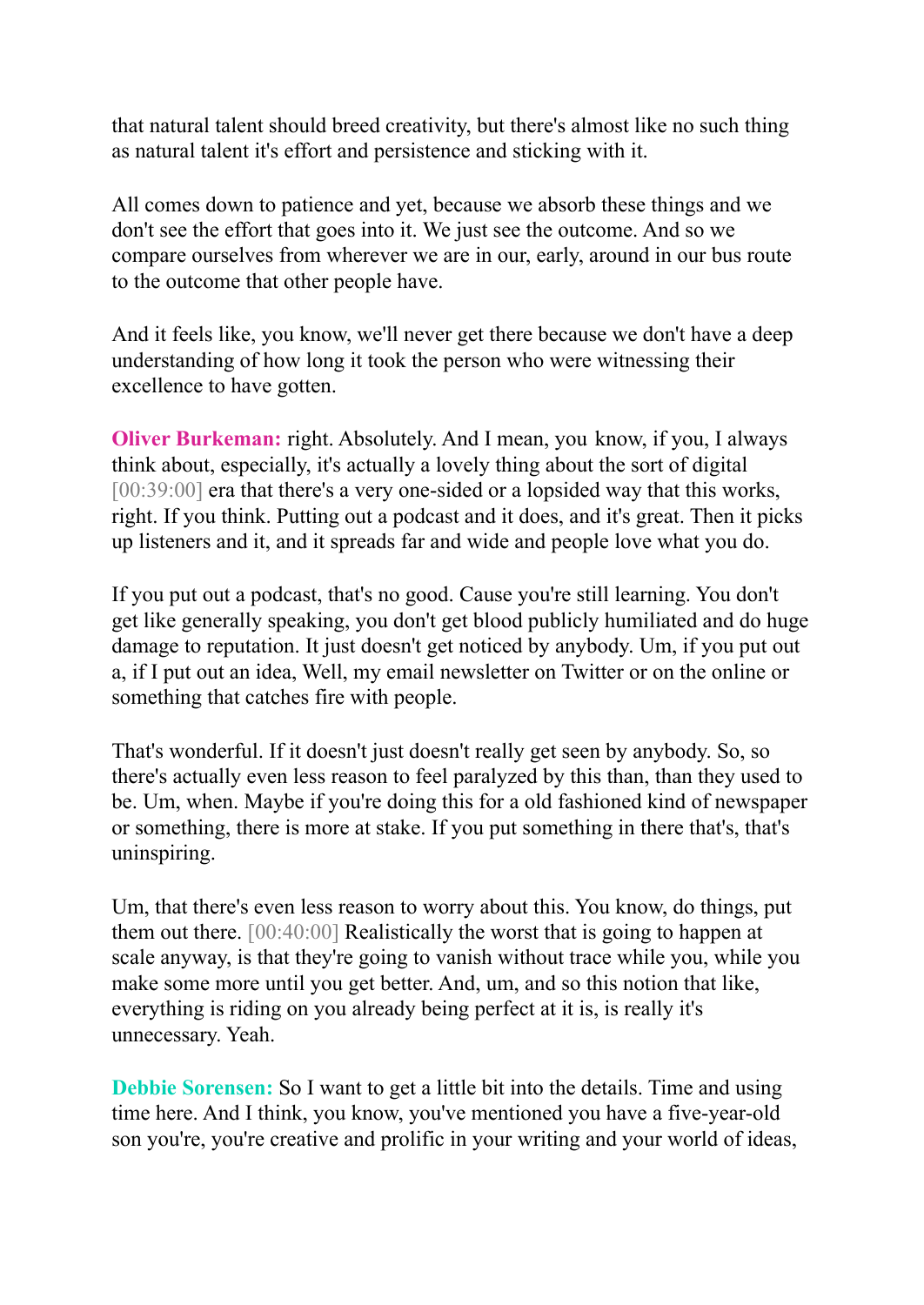and you also have some hobbies and I'm sure you have daily stuff that we all have to deal with.

Emails and laundry. How do you, as a busy person, if you were to think about the typical day in your life, right? Like today or tomorrow, how do you approach. Sorting through all this and, and kind of like, you know, creating a day for yourself.

## **Oliver Burkeman:** Yeah.

well, I love talking about this. So stop me if I go on, if  $[00:41:00]$  I go on too much, um, and I can't use today or yesterday because my, my wife is away for five nights and I'm instantly stunned by the fact that anyone has ever a single parent. Filled with admiration for anyone , who managed to be single parents and do anything else at all.

, so, so it's not a very typical time because I, my standards for what I'm going to do apart from a little bit of work in the middle of the day and parenting are out the window, uh, as I do it all myself, instead of as a shed. But, but, um, I mean, one of the things I've really benefited from in terms of work is to be very sort of modest in terms of the number of hours I'm going to expect of myself to do hard focused brain work.

And here, um, I draw partly on the work of our mutual friend jail. Um, Alex Pang, who in his book rushed, , has, has, you know, gone into great detail about this mysterious regularity. That's so many kinds of authors and artists, scientists, mathematicians through history. When you look at their daily routines, we're [00:42:00] not ever trying to do more than about four hours of really focused, intense brainwork.

Uh, and I try to take that kind of approach to writing because then what you do is you, you really fight quite hard to wring for it. If you mean you fight quite hard to ring. That time, but in return, you kind of, don't try to all about the rest of it and you don't worry about the fact that the rest of it is scattered has lots of interruptions.

Um, so, you know, on a typical day, I'm trying really hard, um, to, you know, have a few appointments before about midday as I, as I can, but then I'm not trying to be a recluse the rest of the time. Um, I, it's great to talk to people and I,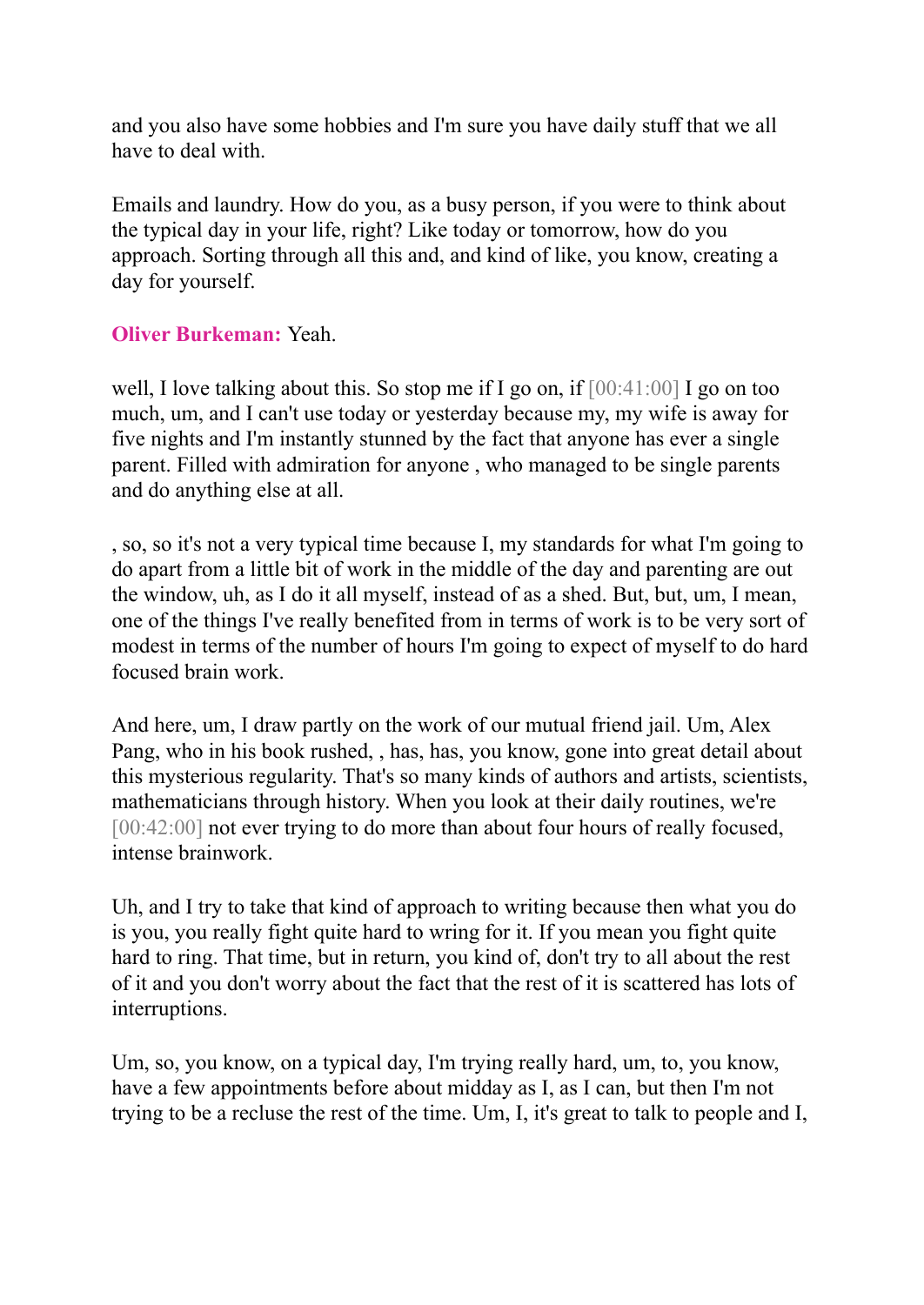and I wouldn't want to be. Or at least, but it's that sort of, it's a very sort of limited period.

And, you know, it turns out that even if I had eight hours to focus on writing, I wouldn't actually use those eight hours because I would be sort of exhausted by the, uh, by the effort for that time. Um, [00:43:00] and then, yeah, I suppose I do try also to, low-ball the number of other things that I think I'm going to tick off any list, uh, in the, in the course of a day, so that you get that satisfaction of having actually done the things you're able to do instead of , 10% of the things that you aim to do.

I think, you know, working from home and being parents of a small child and, and, you know, all the rest of it, one of the things that I have definitely struggled with. How you plan the day when you don't want to create a sort of overly brittle or rigid plant and you don't want, like, you know, I don't want it to be a failure of my day if it turns out that it's best for me to now spend an hour with my son talking about all the things he did at school, like it's, something's gone wrong with the planning.

If, if my system is. Oh, well, today didn't work because that thing, that thing happened, you need boundaries, you need arrangements with your spouse so that it all can be as balanced and fair as possible and all the rest of it. But like, you don't want to create these sorts of boundaries that are so [00:44:00] from that life keeps sort of banging into them in unhelpful ways.

**Yael Schonbrun:** Yeah. So, I mean, this kind of fits in with the concept of psychological flexibility. So you try to set some boundaries, but also to kind of roll with it when the plans get overturned, because you have a five-year-old and a wife who might have other things that need to happen, that that need accommodation by your schedule, but it does sound like you try hard to.

Adopt that four hour a day of deep work and be as dedicated as you can, sort of within reasonable limits, which, which I think is, is, is brilliant. And then it really does kind of free you up to be more relaxed in, in the non deep work time. So I think it's a really great take home tip. I had a follow up question.

I was listening to another interview with you and, I think it was with Dan Harris on 10% happier. And you talked about meditating every day, and I'm just curious how you fit that in maybe not, maybe not in the past five days with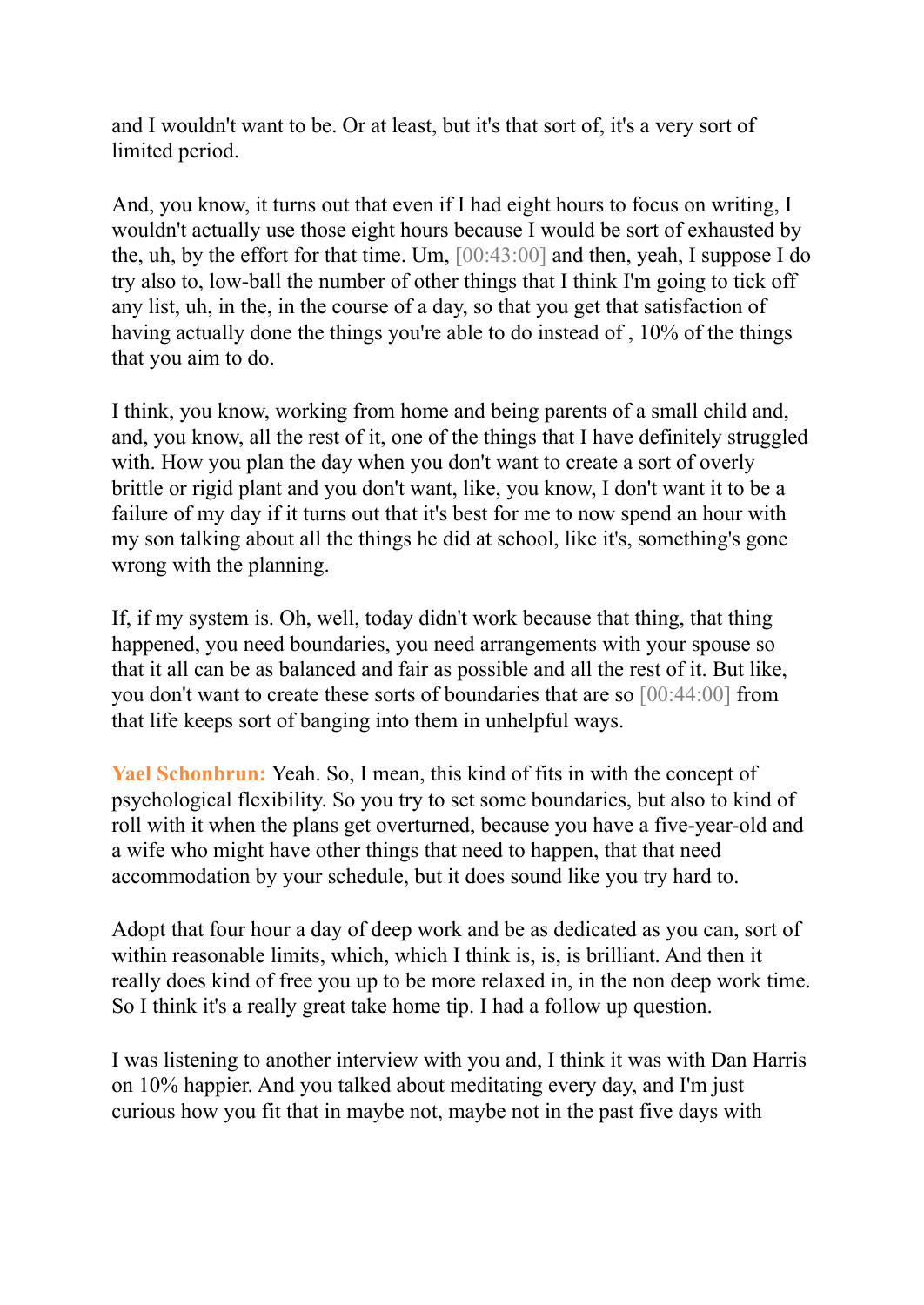**Oliver Burkeman:** Yeah, I was going to say, well, That was a long time ago that I recorded that podcast. And I do not currently, , meditators regularly or as, for as long as I did when I, [00:45:00] when I did that podcast. so the answer is I don't fit it in

I mean, I do, try very hard to make space for things that sort of fit into that category for me, of, of activity.

So something that I do do pretty much every day is get up early enough to do a sort of 14 minute, uh, morning pages, you know, writing on journaling on.

sort of three sides of a narrow ruled. notebook, you know, um, which takes me about 40 minutes. Um, so again, not every single day. Um, but, but that's something that I think is, is related.

It's it has some of the same, it's giving some of the same benefits of meditation. And since we moved from Brooklyn to here in the Yorkshire countryside, I'm also trying really hard to make sure that I'm like outdoors. An hour, at least every day, sometimes sort of running and, and, and strenuously exercising, but sometimes just sort of wandering around, uh, sometimes with [00:46:00] the family.

Sometimes it's has to come out of my, of my Workday. That again, I think is fulfilling somewhat the same, purposes and is just kind of the difference that it makes is just enormous. So some of those you do just have to be like, this is too important. I'm going to make it work. And, um, and something's going to have to give, uh, and then others of them, as in, as, as with my, the 45 minutes of meditation or whatever that I was doing when I did that podcast, uh, they do give for awhile and, uh, you know, fair enough, I suppose.

**Yael Schonbrun:** Yeah. There's like phases of life, but it sort of sounds like there's a few different pockets of things that you try to accomplish in a given day. Some deep work, some time with your family. And then some time that's like either meditative in nature, whether that's journaling or time outside. And Debbie and I both found quite a lot of delight in reading about this idea of the importance of hobbies and your example of rod Stewart. And so I wonder if you can talk about the importance of [00:47:00] non-productive hobbies that, and maybe, you know, we can think about what pocket that category of activity fits into.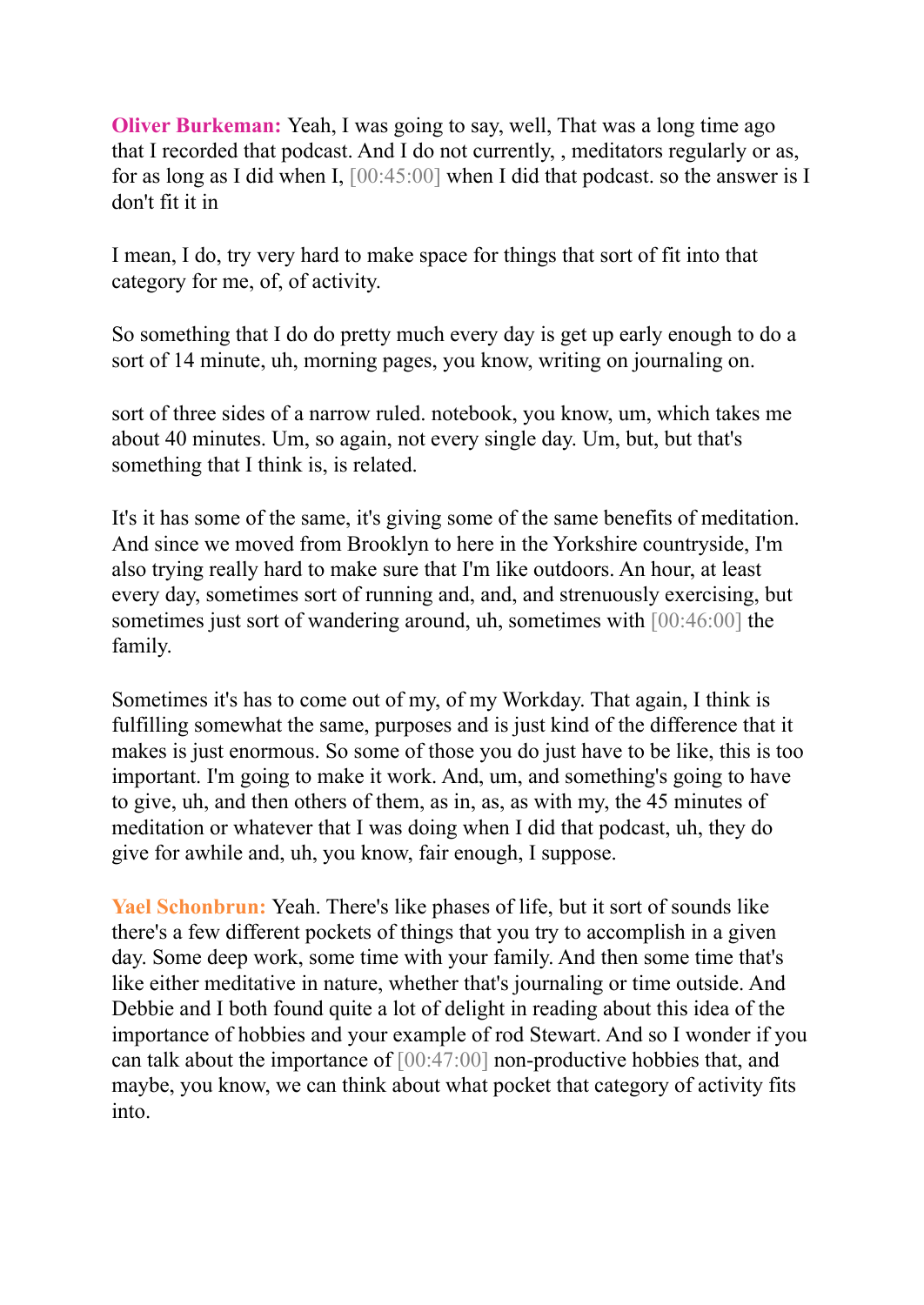**Oliver Burkeman:** Yeah. I mean, I think the thing about hobbies above all is that it's, this idea of doing things for themselves and not always having an instrumental goal behind what you're doing. It does. Absolutely. It doesn't have to be a hobby, but I think that hobbies are a really interesting phenomenon because they're sort of frowned upon in a way almost today, right. Or sneered at or something. We're a bit, it's a bit embarrassing sort of admit that you spend a significant amount of your time doing, doing the things that we classify as, as hobby. And I make the point to the book that, you know, if it's a side hustle, because you're making money out of it, then it's kind of cool.

But if it's, if you're just doing it for itself, then, um, it's a little bit embarrassing. Cause rod Stewart has this model railway hobby where he's a sort of internationally known rockstar, but apparently all the way through this career was like building this intricate, , layout of an American city with model railways and it, because, and you know, it's so [00:48:00] unrelated. Personal brand that you have to conclude. He must just do it because he really loves it. And I think there's something in that idea that we should all have something like that. Now, in terms of my regular day, I mean, probably the bit about walking and hiking is this is where I is, what I'm doing in that respect.

I am not currently, I'm also finding time to build an enormous miniature railway

**Yael Schonbrun:** Or tickle the keys, right? That

**Oliver Burkeman:** Right. Well, I do also mention yes, playing bad, playing piano badly. And I mentioned that partly because I think it's actually sometimes quite helpful. If the hobby you have is something you already mediocre.

I get some time to do that. Maybe just 10 minutes in a work break or something, but what's so freeing about that is that there's no pressure break because I, I, I'm never going to earn a dollar for my kind of plane guaranteed. Um, unless I go somewhere public and take money to stop playing or something, you know, So there's none of that pressure that I do feel with writing and with all my sort of main work [00:49:00] operations, which is that you , you want to do them well and they might not work out.

And so the pressure is there and with a few sort of hobbies where that just doesn't matter, I think are incredibly important thing to have in the midst of the life.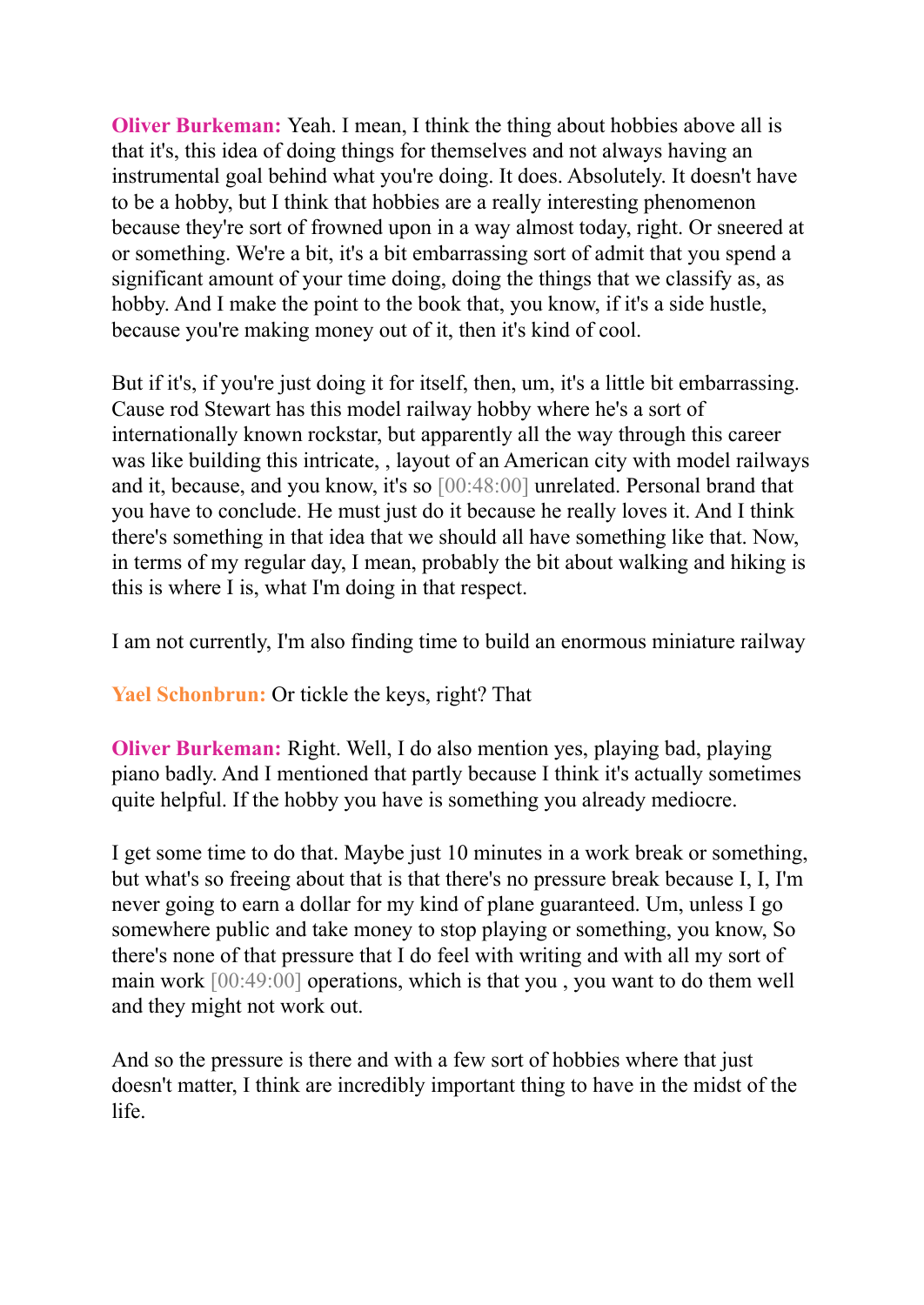**Yael Schonbrun:** You break a bunch of myths in your book about how we get trapped into thinking about time in unhelpful ways. One of the things that I love that you talk about is this idea of are focused on.

The importance of freedom and how we choose our time. So, you know, we want to be able to choose, you know, how we structure our day, how much time we spend on work versus how much time we spend with our families. You know, when we wake up, when we go to bed yet, total freedom over time, you talk about has some.

That might be surprising where constraints might actually help us out in surprising ways. . So I wonder if you can talk a little bit about the costs of free time and how we might newly see the value, the positive value of time.

That's not freely split.

**Oliver Burkeman:** Yeah, I think the kind of freedom that we're talking about here is that  $[00:50:00]$  individual freedom. Isn't it it's that idea that you may have all sorts of constraints on your time, but the, the ideal that we seem to reinforce as a culture is that in the perfect. You would get up in the morning and it'll be completely up to you, what you, did with your time and, you know, maybe some of that would absolutely be spent commonly, but nonetheless, you would get to decide like, you know exactly when you did things.

And the sort of a pitch of me of this these days is the notion of the digital nomad, right? The person who can just sort of work from wherever they want with their laptop and is unconstrained by, by anything. Limitations on their time. And what you find, if you talk to those people, is that there's, are there advantages to that lifestyle, but it can be really lonely as well, because actually an awful lot of the benefit that we get from how we spend our time is in, The way it's coordinated with other people and it's, and it's, and it's to do with, you know, rituals and traditions and ways of doing things that, that, that line [00:51:00] up our time with other people so that we can use it.

Uh, so you find in countries where they have a very strong social, maybe even legal norm of, Some of vacations will be taken at the same point. That, that there's a big happiness benefit to this, , , out in the world, because people are happier when they're on vacation at the same time as lots of other people, because you get to hang out with the people that you want to see, or because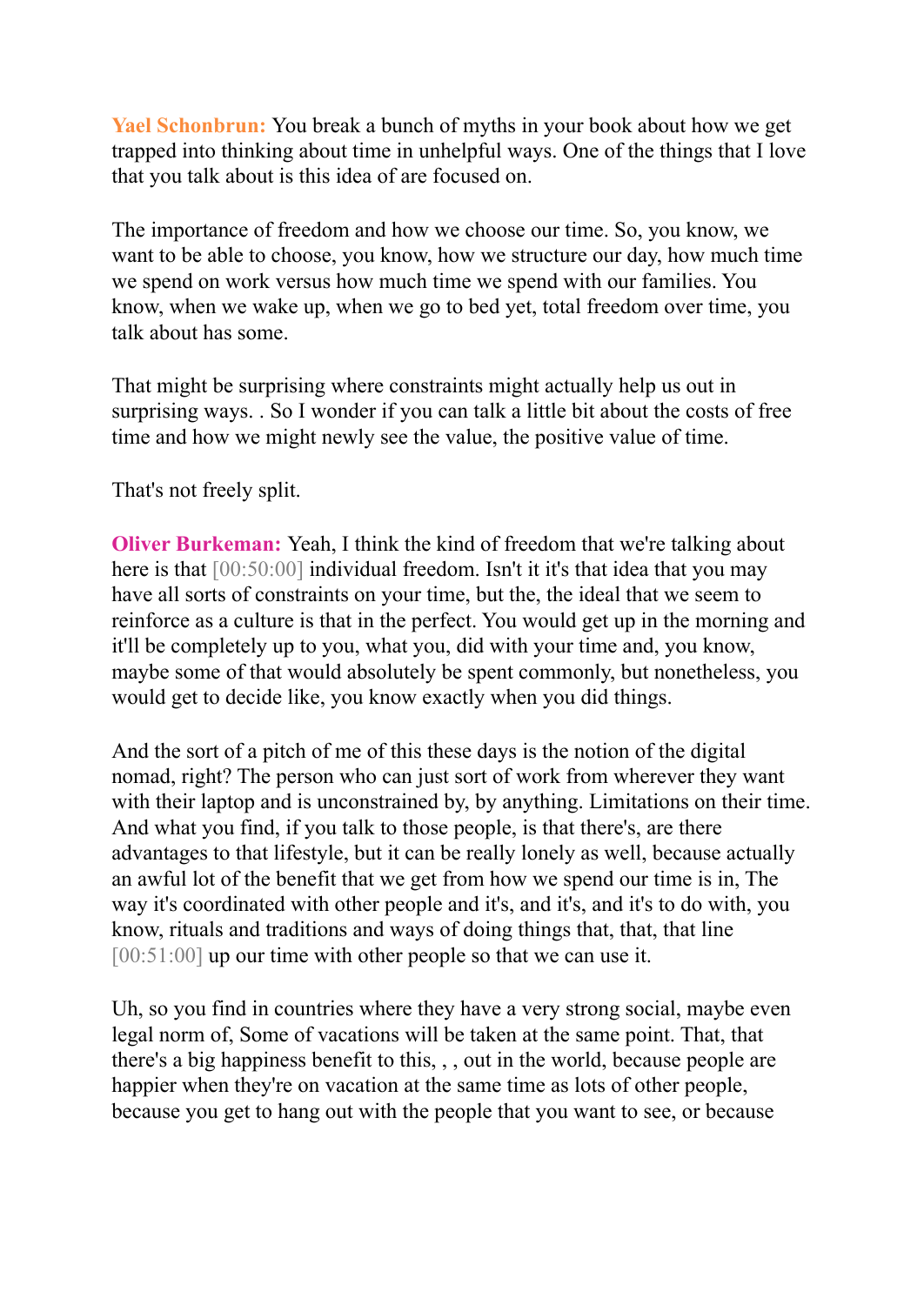you know that no, one's trying to steal your job behind your back and the emails aren't, flooding in.

Um, and then these very little ways that we don't think about, right. I mean, . If we didn't have those rhythms at all, , we wouldn't be able to do all the things that, that give us value, whether it's in work or relationships or activism or anything else that requires that, that coordination of time.

So yeah, if you, if you end up one thing I find as I sort of a freelance laptop person, right. Is . I have total control over my schedule in some ways. Um, and so to quite a lot of my friends, it's impossible to find a place in our [00:52:00] diaries to meet up, you know, when we're all free to meet up, because we're all out of sync with each other because we all have this degree of, control and the best times are when you sort of, you start, I dunno, you start a book club or you join a society or. Until COVID anyway, used to sing in a choir all the time where you give up that, right? It's like, no, it's Wednesdays at seven o'clock that's when it happens. And if you want to be part of this, that's when you have to do it and you have to work with that and fit your schedule around it. That's what enables the fact that this great thing can happen.

## So, yeah, that's all I'm

**Yael Schonbrun:** Yeah, it reminds me of, of the re the research from Emile Durkheim, who was a French sociologist. And he published the study on suicide, looking at predictors of suicide. And what he found was that no matter how he categorized, he collected data from across Europe and found that people with more role constraints who had more demands, more obligations, or less likely to commit suicide.

So you're kind of getting at it from a different angle, but it's this idea that. [00:53:00] We're sort of constrained in these ways because of ties to other people. It is a loss of freedom, but it's a gain of connection and meaning because we're doing things within, for in service, or just connecting in the joy together with other people.

And there's something that's, that's a human need that we have that is hard to fulfill. If we don't have those kinds of constraints or obligations.

**Oliver Burkeman:** Yeah, right. We're sort of held in that web and supported by it as well. And you know, it's definitely, um, there's an ambivalence here because. you wouldn't want to build a society that the schedules, all of it's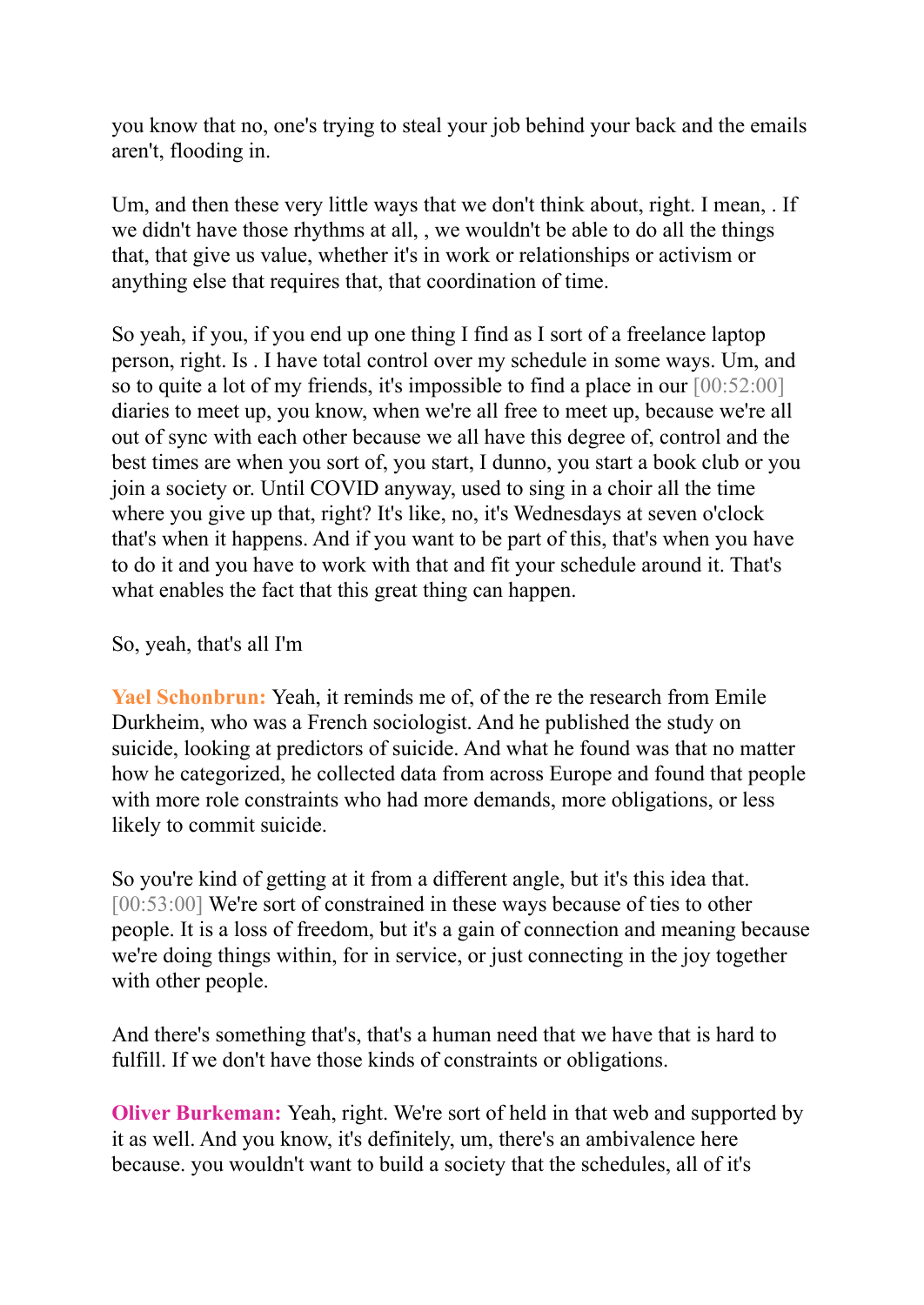people's time all the time is a totalitarian one by definition. And, you know, there's certainly been times and places in history when.

People have sort of suffered under having their time controlled far too much for them or by societal norms or whatever it might be. But you don't want to assume that this sort of ultra libertarian alternative is actually where you should be headed. So, yeah, it's just something to something to keep in mind.

If you're [00:54:00] someone who does have freedom over your schedule or is seeking to increase the level of your freedom you have over your schedule. It's like there's a flip side to this.

**Debbie Sorensen:** Okay. So since we have you here for a few more minutes, I want to ask you some advice for my life. Okay. Because I you've alluded to this a couple of times today and in your book, I always think I'm right around the corner from being caught up on. Right. As soon as I get this deadline that I have on Friday, and I finished these couple of things that are hanging, then I'm going to have more spaciousness in my schedule to do these relaxing, enjoyable things.

I also feel like I'm constantly. I think you call it clearing the decks. I'm trying to clear the desks on certain top. Right? I never catch up on my emails. I'm always a little behind on my therapy notes. Sometimes a lot of, a lot behind on my therapy notes. I'm never caught up with laundry. So it's like, I'm trying to.

Get ahead of the game with these big items on my to-do list. And then I'm trying to, [00:55:00] as soon as I'm folded all the laundry and I've caught up on my notes, then I'm going to chill out. What advice do you have? And I know, I mean, I talk to therapy clients all the time who struggled with this thing thing, the sense of like, I'm almost there and have it just pushed through, but of course, right.

So what advice do you have for me?

**Oliver Burkeman:** I mean, I feel a little, um, I feel a little conflicted because I still totally get, get into that mindset. Right. I don't want anyone to think listening to this.

**Debbie Sorensen:** You haven't, you haven't totally mastered it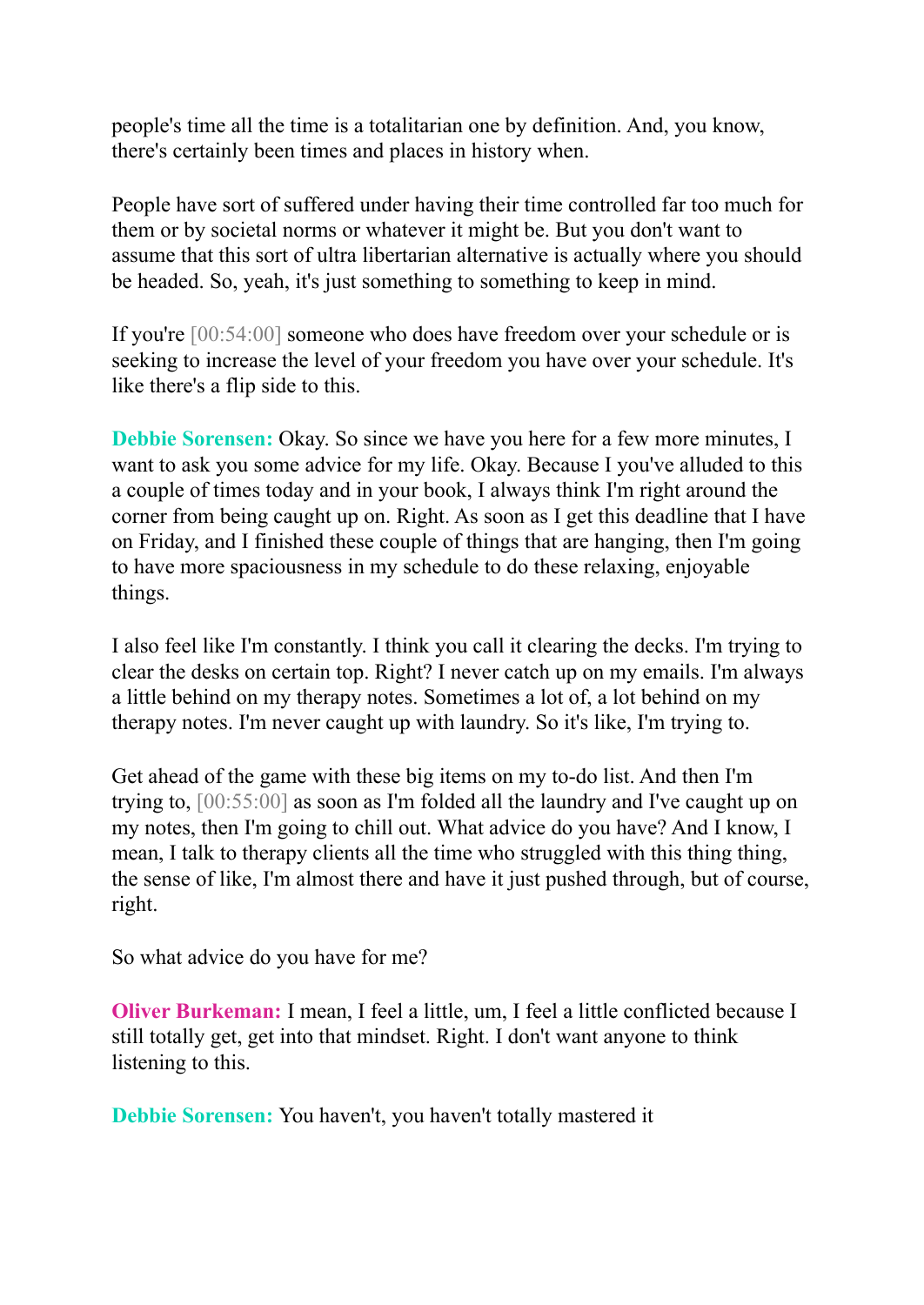**Oliver Burkeman:** have it all now, what it is, what really helps. I mean, there's a, there's an attitudinal point. And then there's a tactical point, I suppose.

The attitudinal point is just that what has changed for me is that I can sort of see through this a bit, even while it is descending upon me. Right? So there's a kind of disillusionment in the positive, in a positive sense, uh, uh, that, that. Happened for [00:56:00] me so that, you know, sure. Maybe in the back of my mind, while I'm going through my email is, is the notion that I'm going to get on top of it all forever.

But I can also sort of see a little bit that that's, that's just my old same old stuff doing, it's doing its thing and I know what's going on there. Um, so in a way you can just become a little bit more sort of, um, accepting of your own. Ridiculousness in that respect. And then you can sort of take the edge off it that that causes the stress, right?

Because it's, it's not, it's not a problem to be entertaining that slight daydream, that you're about to be on top of everything, unless it's kind of causing you suffering, but it doesn't need to cause, or causing you to sort of, um, distort your priorities in a way that, that, that you otherwise wouldn't.

And then tactically, I kind of find that this. What, what I call and has been called by others. A fixed volume approach to productivity is really, is really helpful here. So if you tell yourself.

today is the day I get through my inbox, [00:57:00] then you're really just sort of exacerbating that mindset. If you say, you know, today this time I'll dedicate an hour to, to getting through my inbox.

Even if in that time you are still, you know, uh, the witched by that, by that fantasy of sorting it all. That's okay. You know, and it's got some boundaries around it and you're going to be reminded when the, when your timer goes off or have your handling this to it's time to get up and go and do the next thing.

Um, you can sort of use the energy of that, of that. Um, the thing you're talking about without becoming totally sort of governed by it, because you're sort of putting boxes around your time. You're the, the basic, the most basic level here is just your. First of all, what time do I have available? And then watch I fit into that time rather than first of all, what tasks do I have to get through and how the heck am I going to make sure that I get through them all by the end of the day,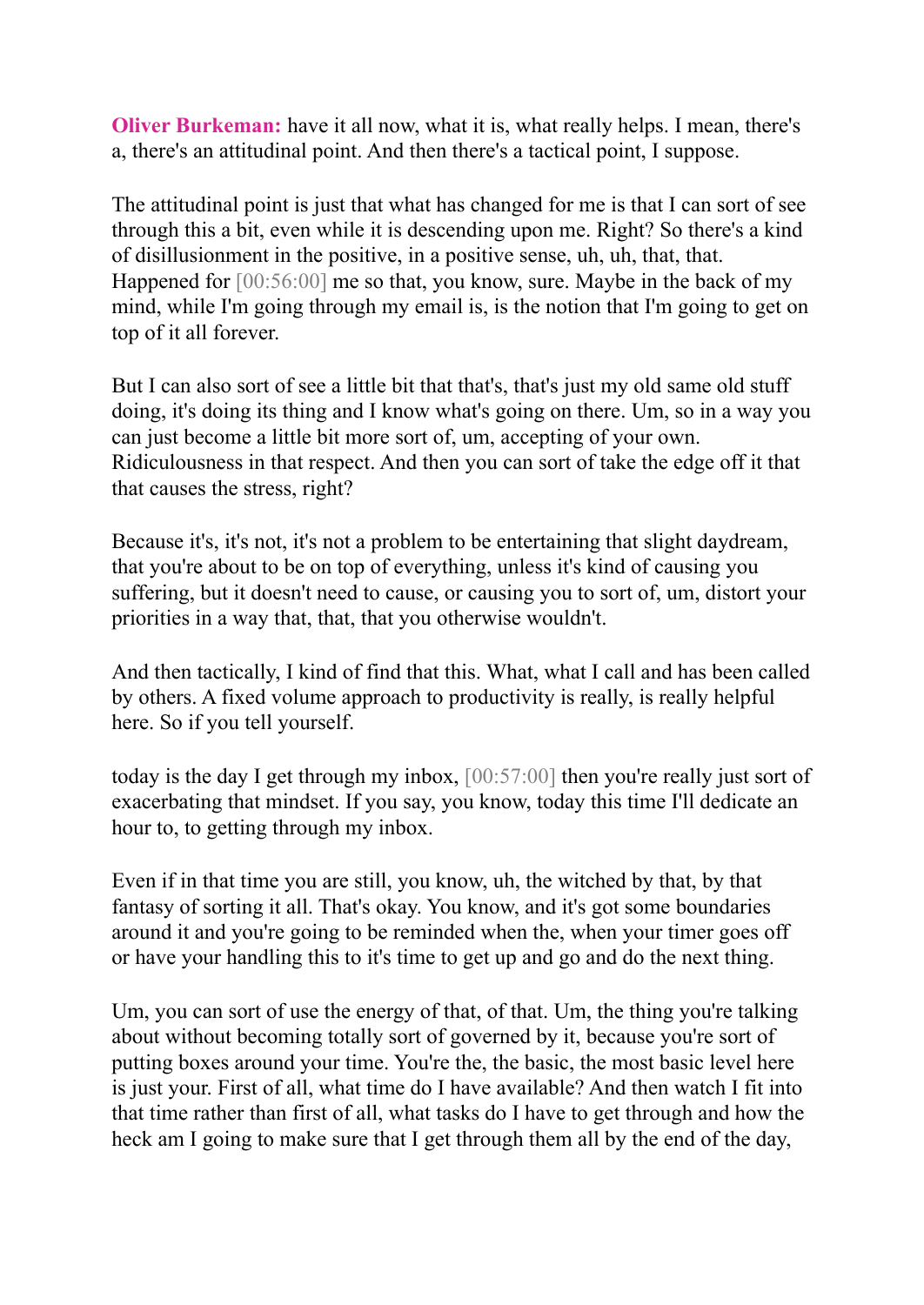which is just a recipe for the planning fallacy,  $[00:58:00]$  you know, vastly insanely overestimating, how much you're really going to get around to.

So I'm definitely spend time doing something that I would call clearing with ex still today. But, um, But I do it for, you know, maybe an hour, an hour and a half. And guess what? They're never clear, but that's okay.

**Debbie Sorensen:** Well, that's, that's one of the reasons I'm I really wanted to be involved in this interview is that this perspective shift I've used it with a lot of clients. And also just an occasional reminder to myself. Since I read your book, that it is something about coming to a sense of reality, and it's not your fault for not being caught up.

It's just so liberating. It's like, it's not like you're not productive enough. It's that you're trying to do something. Impossible it's unrealistic. And so you actually have to just kind of like find a little bit of peace with that, to let yourself off the hook and be like, maybe I'll never catch up on some of these things.

That's okay. I still have to like live my [00:59:00] life in a way that's meaningful to me. And if, if I'm going to be constantly behind in a few areas, you know, okay.

**Oliver Burkeman:** Right. It's inevitable and it's difficult for everyone. And it's a function of the standards that you're holding yourself to rather than your failure to have exerted enough. Self-discipline yeah.

Yeah.

**Yael Schonbrun:** Well, Oliver, thank you for spending one of your 4,000 some odd mortal hours with us, where we are honored and just delighted to, to steal an hour of your time. And we will definitely, link to your website. Is there, are there other places that listeners can find out more about you and your work

**Oliver Burkeman:** well, the book is finally now back in stock. Uh, pretty much all the places books are sold. . And obviously ebook and audio book have always been there. I've been there all along. I know my website, Oliver, berkman.com is where to find everything else, sign up for the newsletter and all the rest of it.

Yeah.